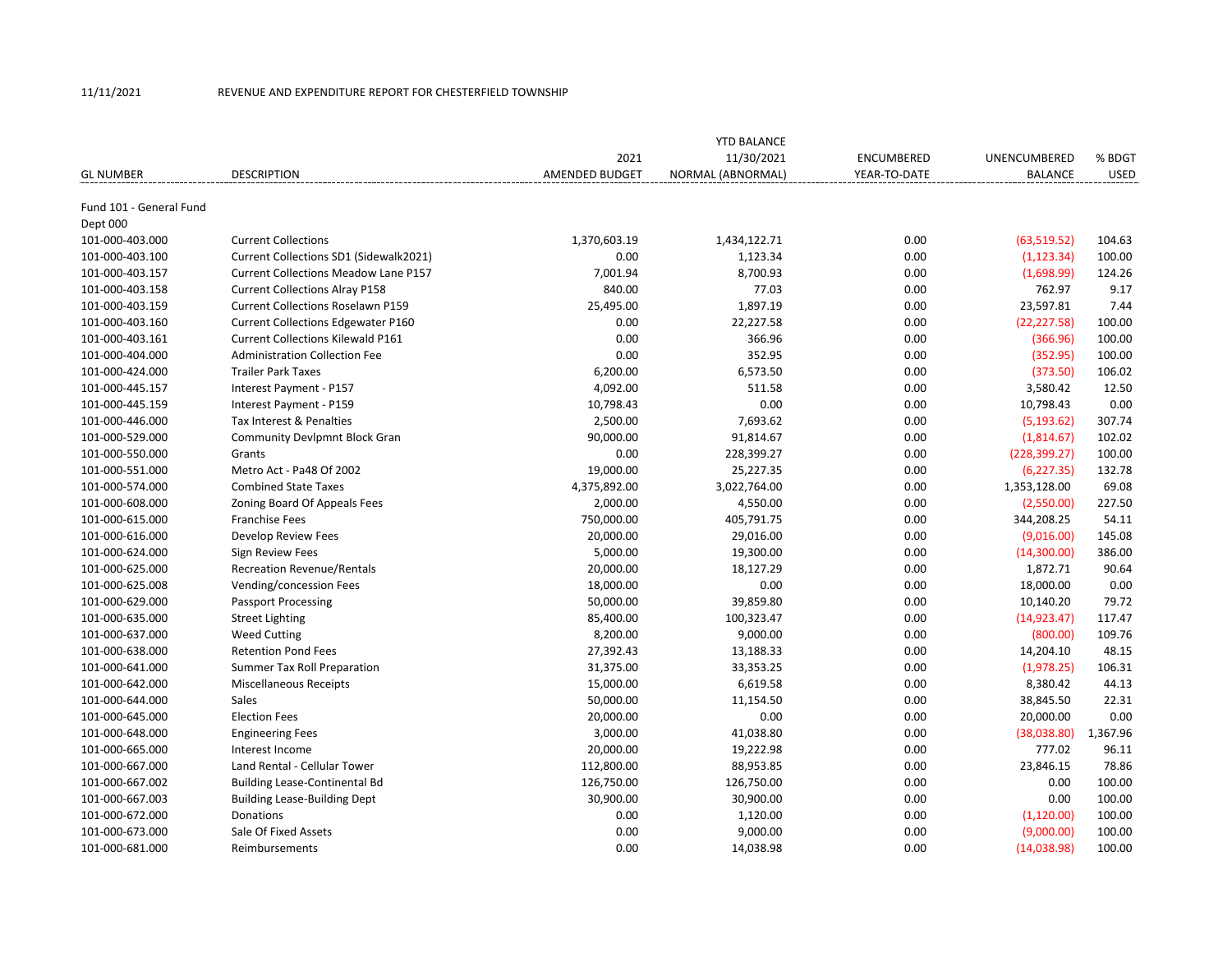| 101-000-693.000                      | Interfund Service Transfers (IST)   | 894,484.19    | 794,484.19    | 0.00       | 100,000.00   | 88.82  |
|--------------------------------------|-------------------------------------|---------------|---------------|------------|--------------|--------|
| 101-000-694.000                      | Overages/shortages                  | 0.00          | (0.40)        | 0.00       | 0.40         | 100.00 |
| Net - Dept 000                       |                                     | 8,202,724.18  | 6,667,645.05  | 0.00       | 1,535,079.13 |        |
| Dept 101 - Trustees                  |                                     |               |               |            |              |        |
| 101-101-702.000                      | Township Official                   | 67,000.00     | 57,328.75     | 0.00       | 9,671.25     | 85.57  |
| 101-101-720.000                      | Employer Fica/medicare              | 5,130.00      | 4,385.62      | 0.00       | 744.38       | 85.49  |
| 101-101-740.000                      | <b>Operating Supplies</b>           | 1,000.00      | 195.24        | 0.00       | 804.76       | 19.52  |
| 101-101-853.000                      | Cell Phone                          | 2,160.00      | 1,465.35      | 0.00       | 694.65       | 67.84  |
| 101-101-864.000                      | Travel, Training, Schl & Conf       | 2,500.00      | 0.00          | 50.00      | 2,450.00     | 2.00   |
| Net - Dept 101 - Trustees            |                                     | (77, 790.00)  | (63, 374.96)  | (50.00)    | (14, 365.04) |        |
|                                      |                                     |               |               |            |              |        |
| Dept 171 - Supervisor's Office       |                                     |               |               |            |              |        |
| 101-171-702.000                      | <b>Township Official</b>            | 101,772.32    | 83,766.63     | 0.00       | 18,005.69    | 82.31  |
| 101-171-706.000                      | <b>Administrative Staffing</b>      | 55,906.50     | 45,238.50     | 0.00       | 10,668.00    | 80.92  |
| 101-171-713.000                      | Overtime                            | 500.00        | 451.56        | 0.00       | 48.44        | 90.31  |
| 101-171-714.000                      | Longevity Pay                       | 2,795.33      | 2,795.33      | 0.00       | 0.00         | 100.00 |
| 101-171-720.000                      | Employer Fica/medicare              | 12,470.00     | 10,061.86     | 0.00       | 2,408.14     | 80.69  |
| 101-171-724.000                      | PTO/Sick/Vacation Pay               | 2,500.00      | 204.53        | 0.00       | 2,295.47     | 8.18   |
| 101-171-740.000                      | <b>Operating Supplies</b>           | 7,500.00      | 7,142.82      | 0.00       | 357.18       | 95.24  |
| 101-171-828.000                      | Dues & Memberships                  | 1,000.00      | 675.00        | 0.00       | 325.00       | 67.50  |
| 101-171-853.000                      | Cell Phone                          | 660.00        | 364.57        | 0.00       | 295.43       | 55.24  |
| 101-171-864.000                      | Travel, Training, Schl & Conf       | 2,000.00      | 1,951.52      | 0.00       | 48.48        | 97.58  |
| Net - Dept 171 - Supervisor's Office |                                     | (187, 104.15) | (152, 652.32) | 0.00       | (34, 451.83) |        |
|                                      |                                     |               |               |            |              |        |
| Dept 191 - Elections Office          |                                     |               |               |            |              |        |
| 101-191-703.000                      | Director/admin/coordinator          | 65,788.06     | 51,997.08     | 0.00       | 13,790.98    | 79.04  |
| 101-191-707.000                      | Part-Time/temp/per Diem             | 50,000.00     | 73,386.50     | 0.00       | (23, 386.50) | 146.77 |
| 101-191-713.000                      | Overtime                            | 4,000.00      | 3,046.07      | 0.00       | 953.93       | 76.15  |
| 101-191-714.000                      | Longevity Pay                       | 5,053.91      | 5,053.92      | 0.00       | (0.01)       | 100.00 |
| 101-191-720.000                      | Employer Fica/medicare              | 9,740.00      | 6,695.23      | 0.00       | 3,044.77     | 68.74  |
| 101-191-724.000                      | PTO/Sick/Vacation Pay               | 2,500.00      | 2,596.64      | 0.00       | (96.64)      | 103.87 |
| 101-191-740.000                      | <b>Operating Supplies</b>           | 15,000.00     | 10,762.68     | 2,542.62   | 1,694.70     | 88.70  |
| 101-191-801.000                      | <b>Contractual Services</b>         | 1,000.00      | 0.00          | 0.00       | 1,000.00     | 0.00   |
| 101-191-864.000                      | Travel, Training, Schl & Conf       | 2,000.00      | 276.82        | 80.02      | 1,643.16     | 17.84  |
| 101-191-900.000                      | Printing & Publications             | 6,500.00      | 3,339.59      | 0.00       | 3,160.41     | 51.38  |
| 101-191-934.000                      | Off Equip & Computer New/Repair     | 2,000.00      | 380.75        | 0.00       | 1,619.25     | 19.04  |
| Net - Dept 191 - Elections Office    |                                     | (163, 581.97) | (157, 535.28) | (2,622.64) | (3,424.05)   |        |
| Dept 201 - Finance Department        |                                     |               |               |            |              |        |
| 101-201-703.001                      | <b>Finance Director</b>             | 106,635.90    | 87,769.53     | 0.00       | 18,866.37    | 82.31  |
| 101-201-706.000                      | <b>Administrative Staffing</b>      | 210,249.00    | 170,860.27    | 0.00       | 39,388.73    | 81.27  |
| 101-201-713.000                      | Overtime                            | 1,200.00      | 308.20        | 0.00       | 891.80       | 25.68  |
| 101-201-714.000                      | Longevity Pay                       | 20,323.01     | 15,850.49     | 0.00       | 4,472.52     | 77.99  |
| 101-201-715.000                      | <b>Education Pay/certs/licenses</b> | 1,000.00      | 1,000.00      | 0.00       | 0.00         | 100.00 |
| 101-201-720.000                      | Employer Fica/medicare              | 27,190.00     | 22,368.23     | 0.00       | 4,821.77     | 82.27  |
| 101-201-724.000                      | PTO/Sick/Vacation Pay               | 16,000.00     | 19,786.50     | 0.00       | (3,786.50)   | 123.67 |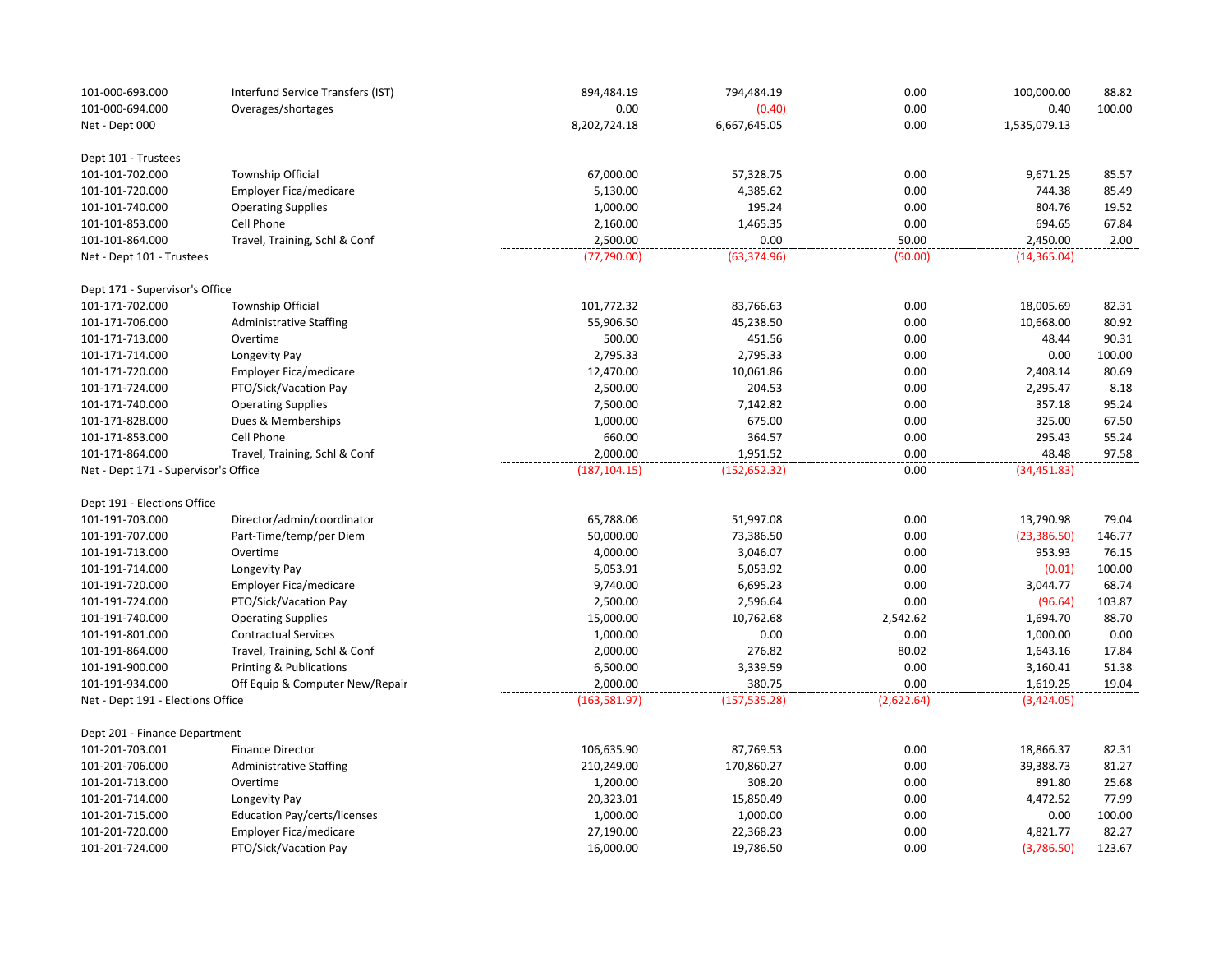| 101-201-740.000                       | <b>Operating Supplies</b>           | 6,200.00      | 3,201.24      | 122.79      | 2,875.97      | 53.61  |
|---------------------------------------|-------------------------------------|---------------|---------------|-------------|---------------|--------|
| 101-201-828.000                       | Dues & Memberships                  | 820.00        | 820.00        | 0.00        | 0.00          | 100.00 |
| 101-201-864.000                       | Travel, Training, Schl & Conf       | 3,080.00      | 1,399.00      | 0.00        | 1,681.00      | 45.42  |
| Net - Dept 201 - Finance Department   |                                     | (392, 697.91) | (323, 363.46) | (122.79)    | (69, 211.66)  |        |
| Dept 209 - Assessing Department       |                                     |               |               |             |               |        |
| 101-209-704.003                       | Assessor                            | 89,141.78     | 73,760.23     | 0.00        | 15,381.55     | 82.74  |
| 101-209-705.004                       | <b>Field Person</b>                 | 219,502.40    | 173,583.84    | 0.00        | 45,918.56     | 79.08  |
| 101-209-706.000                       | <b>Administrative Staffing</b>      | 66,439.10     | 47,793.54     | 0.00        | 18,645.56     | 71.94  |
| 101-209-713.000                       | Overtime                            | 6,100.00      | 2,963.33      | 0.00        | 3,136.67      | 48.58  |
| 101-209-714.000                       | Longevity Pay                       | 11,398.81     | 5,348.51      | 0.00        | 6,050.30      | 46.92  |
| 101-209-720.000                       | Employer Fica/medicare              | 31,180.00     | 25,498.13     | 0.00        | 5,681.87      | 81.78  |
| 101-209-724.000                       | PTO/Sick/Vacation Pay               | 15,000.00     | 29,094.60     | 0.00        | (14,094.60)   | 193.96 |
| 101-209-740.000                       | <b>Operating Supplies</b>           | 17,000.00     | 12,605.09     | 22.03       | 4,372.88      | 74.28  |
| 101-209-801.000                       | <b>Contractual Services</b>         | 11,155.00     | 1,901.09      | 0.00        | 9,253.91      | 17.04  |
| 101-209-828.000                       | Dues & Memberships                  | 1,810.00      | 1,235.00      | 875.00      | (300.00)      | 116.57 |
| 101-209-853.000                       | Cell Phone                          | 984.00        | 360.09        | 0.00        | 623.91        | 36.59  |
| 101-209-863.000                       | Vehicle Repairs & Maintenance       | 1,200.00      | 633.45        | 0.00        | 566.55        | 52.79  |
| 101-209-863.002                       | Fuel                                | 600.00        | 762.76        | 0.00        | (162.76)      | 127.13 |
| 101-209-864.000                       | Travel, Training, Schl & Conf       | 3,800.00      | 1,445.15      | 120.00      | 2,234.85      | 41.19  |
| Net - Dept 209 - Assessing Department |                                     | (475, 311.09) | (376, 984.81) | (1,017.03)  | (97, 309.25)  |        |
| Dept 215 - Clerk's Office             |                                     |               |               |             |               |        |
| 101-215-702.000                       | Township Official                   | 90,401.22     | 74,407.16     | 0.00        | 15,994.06     | 82.31  |
| 101-215-703.003                       | Personnel Coordinator               | 63,173.92     | 38,549.62     | 0.00        | 24,624.30     | 61.02  |
| 101-215-704.000                       | Assistant/deputy                    | 77,927.72     | 64,140.51     | 0.00        | 13,787.21     | 82.31  |
| 101-215-706.000                       | <b>Administrative Staffing</b>      | 87,711.00     | 69,233.93     | 0.00        | 18,477.07     | 78.93  |
| 101-215-707.000                       | Part-Time/temp/per Diem             | 14,400.00     | 4,534.50      | 0.00        | 9,865.50      | 31.49  |
| 101-215-713.000                       | Overtime                            | 4,000.00      | 3,645.71      | 0.00        | 354.29        | 91.14  |
| 101-215-714.000                       | Longevity Pay                       | 3,896.39      | 3,896.39      | 0.00        | 0.00          | 100.00 |
| 101-215-715.000                       | <b>Education Pay/certs/licenses</b> | 2,500.00      | 2,500.00      | 0.00        | 0.00          | 100.00 |
| 101-215-720.000                       | Employer Fica/medicare              | 26,930.00     | 20,490.50     | 0.00        | 6,439.50      | 76.09  |
| 101-215-724.000                       | PTO/Sick/Vacation Pay               | 8,000.00      | 7,974.98      | 0.00        | 25.02         | 99.69  |
| 101-215-740.000                       | <b>Operating Supplies</b>           | 10,000.00     | 3,967.72      | 0.00        | 6,032.28      | 39.68  |
| 101-215-801.000                       | <b>Contractual Services</b>         | 1,500.00      | 4,738.00      | 0.00        | (3,238.00)    | 315.87 |
| 101-215-828.000                       | Dues & Memberships                  | 1,550.00      | 914.14        | 0.00        | 635.86        | 58.98  |
| 101-215-832.000                       | <b>Passport Processing</b>          | 1,500.00      | 1,057.26      | 0.00        | 442.74        | 70.48  |
| 101-215-853.000                       | Cell Phone                          | 1,080.00      | 769.14        | 0.00        | 310.86        | 71.22  |
| 101-215-864.000                       | Travel, Training, Schl & Conf       | 7,500.00      | 3,582.00      | 1,299.95    | 2,618.05      | 65.09  |
| 101-215-900.000                       | Printing & Publications             | 8,000.00      | 3,429.24      | 0.00        | 4,570.76      | 42.87  |
| 101-215-970.000                       | Capital Outlay                      | 34,751.00     | 34,751.00     | 0.00        | 0.00          | 100.00 |
| Net - Dept 215 - Clerk's Office       |                                     | (444, 821.25) | (342,581.80)  | (1, 299.95) | (100, 939.50) |        |
| Dept 226 - Human Resource             |                                     |               |               |             |               |        |
| 101-226-702.009                       | Human Resource Director             | 116,955.84    | 96,263.62     | 0.00        | 20,692.22     | 82.31  |
| 101-226-703.002                       | Human Resource Manager Coordinator  | 81,254.00     | 66,878.42     | 0.00        | 14,375.58     | 82.31  |
| 101-226-706.000                       | <b>Administrative Staffing</b>      | 63,342.00     | 51,231.75     | 0.00        | 12,110.25     | 80.88  |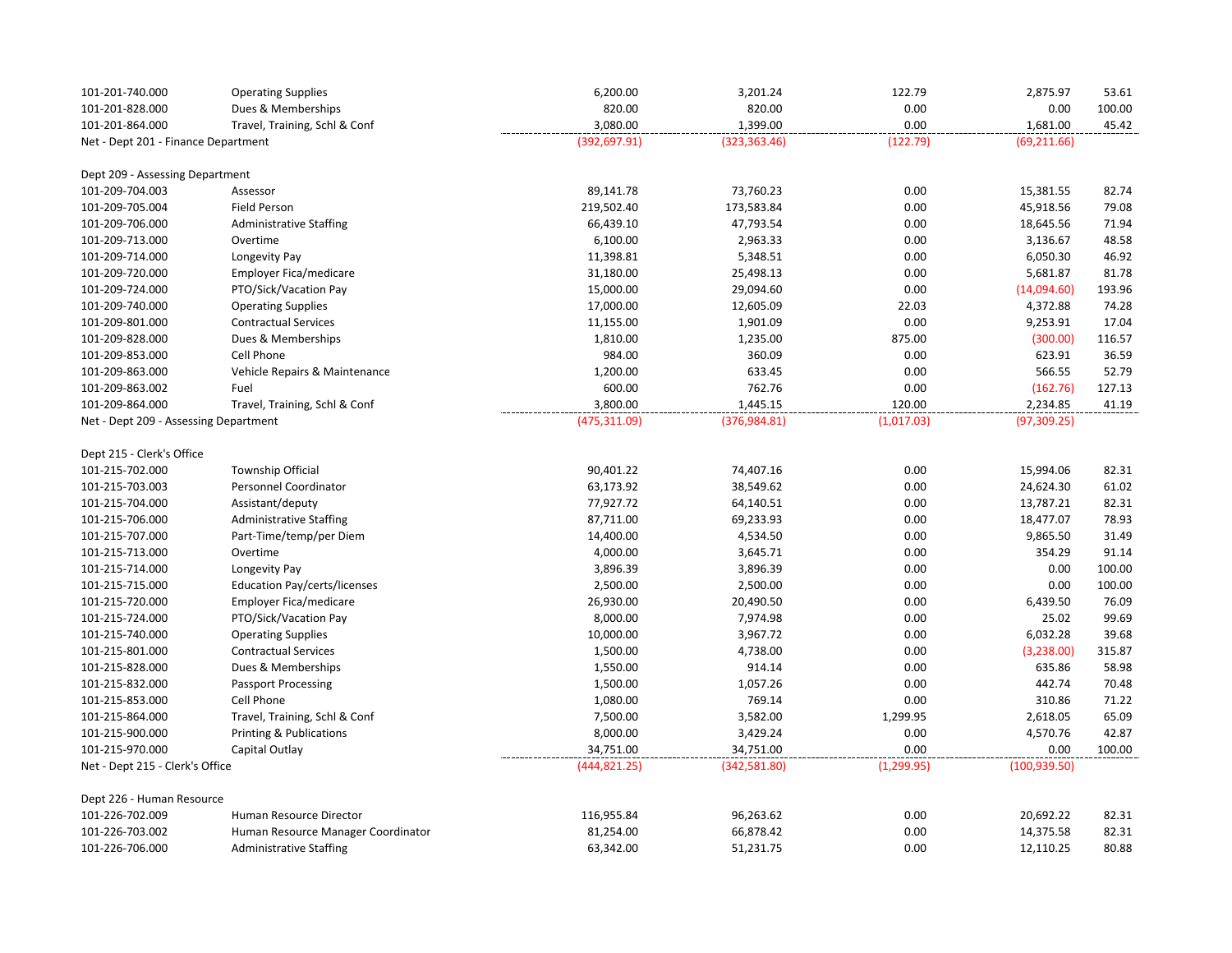| 101-226-707.000                                      | Part-Time/temp/per Diem                           | 11,200.00                | 2,974.93                | 0.00             | 8,225.07                | 26.56            |
|------------------------------------------------------|---------------------------------------------------|--------------------------|-------------------------|------------------|-------------------------|------------------|
| 101-226-720.000                                      | Employer Fica/medicare                            | 20,870.00                | 18,554.65               | 0.00             | 2,315.35                | 88.91            |
| 101-226-724.000                                      | PTO/Sick/Vacation Pay                             | 10,000.00                | 20,336.56               | 0.00             | (10, 336.56)            | 203.37           |
| 101-226-740.000                                      | <b>Operating Supplies</b>                         | 4,000.00                 | 761.41                  | 0.00             | 3,238.59                | 19.04            |
| 101-226-828.000                                      | Dues & Memberships                                | 1,100.00                 | 980.48                  | 55.00            | 64.52                   | 94.13            |
| 101-226-864.000                                      | Travel, Training, Schl & Conf                     | 2,500.00                 | 1,806.98                | 0.00             | 693.02                  | 72.28            |
| 101-226-865.000                                      | <b>Training Township Wide</b>                     | 19,500.00                | 4,438.00                | 0.00             | 15,062.00               | 22.76            |
| Net - Dept 226 - Human Resource                      |                                                   | (330, 721.84)            | (264, 226.80)           | (55.00)          | (66, 440.04)            |                  |
| Dept 228 - Information Technology                    |                                                   |                          |                         |                  |                         |                  |
| 101-228-703.000                                      | Director/admin/coordinator                        | 60,017.00                | 36,471.80               | 0.00             | 23,545.20               | 60.77            |
| 101-228-707.000                                      | Part-Time/temp/per Diem                           | 5,000.00                 | 4,590.81                | 0.00             | 409.19                  | 91.82            |
| 101-228-720.000                                      | Employer Fica/medicare                            | 5,050.30                 | 3,041.86                | 0.00             | 2,008.44                | 60.23            |
| 101-228-724.000                                      | PTO/Sick/Vacation Pay                             | 1,000.00                 | 0.00                    | 0.00             | 1,000.00                | 0.00             |
| 101-228-740.000                                      | <b>Operating Supplies</b>                         | 1,000.00                 | 193.95                  | 0.00             | 806.05                  | 19.40            |
| 101-228-801.000                                      | <b>Contractual Services</b>                       | 0.00                     | 300.00                  | 0.00             | (300.00)                | 100.00           |
| 101-228-828.000                                      | Dues & Memberships                                | 500.00                   | 99.18                   | 0.00             | 400.82                  | 19.84            |
| 101-228-853.000                                      | Cell Phone                                        | 385.00                   | 189.19                  | 0.00             | 195.81                  | 49.14            |
| 101-228-854.000                                      | Telephone And Internet                            | 40,000.00                | 31,524.24               | 72.50            | 8,403.26                | 78.99            |
| 101-228-864.000                                      | Travel, Training, Schl & Conf                     | 500.00                   | 0.00                    | 0.00             | 500.00                  | 0.00             |
| 101-228-934.000                                      | Off Equip & Computer New/Repair                   | 260,000.00               | 242,336.33              | 12,690.16        | 4,973.51                | 98.09            |
| 101-228-984.000                                      | Computer Equipment/software                       | 90,000.00                | 0.00                    | 0.00             | 90,000.00               | 0.00             |
| 101-228-985.000                                      | Video Equipment/cable Imp                         | 14,615.00                | 0.00                    | 0.00             | 14,615.00               | $0.00\,$         |
| Net - Dept 228 - Information Technology              |                                                   | (478,067.30)             | (318, 747.36)           | (12,762.66)      | (146, 557.28)           |                  |
|                                                      |                                                   |                          |                         |                  |                         |                  |
| Dept 247 - Board Of Review                           |                                                   |                          |                         |                  |                         |                  |
| 101-247-707.000                                      | Part-Time/temp/per Diem                           | 2,400.00                 | 1,475.00                | 0.00             | 925.00                  | 61.46            |
| 101-247-720.000                                      | Employer Fica/medicare                            | 180.00                   | 112.84                  | 0.00             | 67.16                   | 62.69            |
| 101-247-900.000                                      | Printing & Publications                           | 750.00                   | 459.10                  | 0.00             | 290.90                  | 61.21            |
| Net - Dept 247 - Board Of Review                     |                                                   | (3,330.00)               | (2,046.94)              | 0.00             | (1, 283.06)             |                  |
|                                                      |                                                   |                          |                         |                  |                         |                  |
| Dept 248 - General Administration<br>101-248-719.000 |                                                   |                          |                         |                  |                         |                  |
| 101-248-721.000                                      | Worker's Compensation<br><b>Medical Insurance</b> | 19,135.60                | 7,130.22<br>682,910.27  | 0.00<br>0.00     | 12,005.38<br>106,682.51 | 37.26<br>86.49   |
| 101-248-721.001                                      | Retiree Cost - Medical                            | 789,592.78<br>270,294.28 | 206,581.54              | 95.16            | 63,617.58               | 76.46            |
| 101-248-722.000                                      | Life/disability Insurance                         | 37,842.01                | 30,095.60               | 3,051.71         | 4,694.70                | 87.59            |
| 101-248-723.000                                      | <b>Pension Contribution</b>                       | 285,860.28               |                         | 0.00             | 5,443.53                | 98.10            |
| 101-248-726.000                                      |                                                   | 194,000.00               | 280,416.75<br>46,350.00 | 0.00             | 147,650.00              | 23.89            |
|                                                      | Opeb-Designation                                  |                          |                         |                  |                         |                  |
| 101-248-728.000                                      | Postage                                           | 20,000.00                | 27,052.53               | 104.97<br>803.86 | (7, 157.50)             | 135.79<br>156.03 |
| 101-248-740.000                                      | <b>Operating Supplies</b>                         | 4,500.00                 | 6,217.41                |                  | (2,521.27)              |                  |
| 101-248-801.000                                      | <b>Contractual Services</b>                       | 60,000.00                | 53,471.63               | 8,506.85         | (1,978.48)              | 103.30           |
| 101-248-807.000                                      | <b>Audit Fees</b>                                 | 20,400.00                | 19,143.00               | 0.00             | 1,257.00                | 93.84            |
| 101-248-821.000                                      | <b>Engineering Fees</b>                           | 5,000.00                 | 8,800.00                | 0.00             | (3,800.00)              | 176.00           |
| 101-248-826.000                                      | Legal Expenses                                    | 60,000.00                | 91,345.00               | 27.00            | (31, 372.00)            | 152.29           |
| 101-248-828.000                                      | Dues & Memberships                                | 12,955.00                | 13,483.73               | 0.00             | (528.73)                | 104.08           |
| 101-248-900.000                                      | Printing & Publications                           | 5,000.00                 | 4,742.01                | 0.00             | 257.99                  | 94.84            |
| 101-248-910.000                                      | General Insurance & Bonds                         | 71,547.00                | 53,824.26               | 0.00             | 17,722.74               | 75.23            |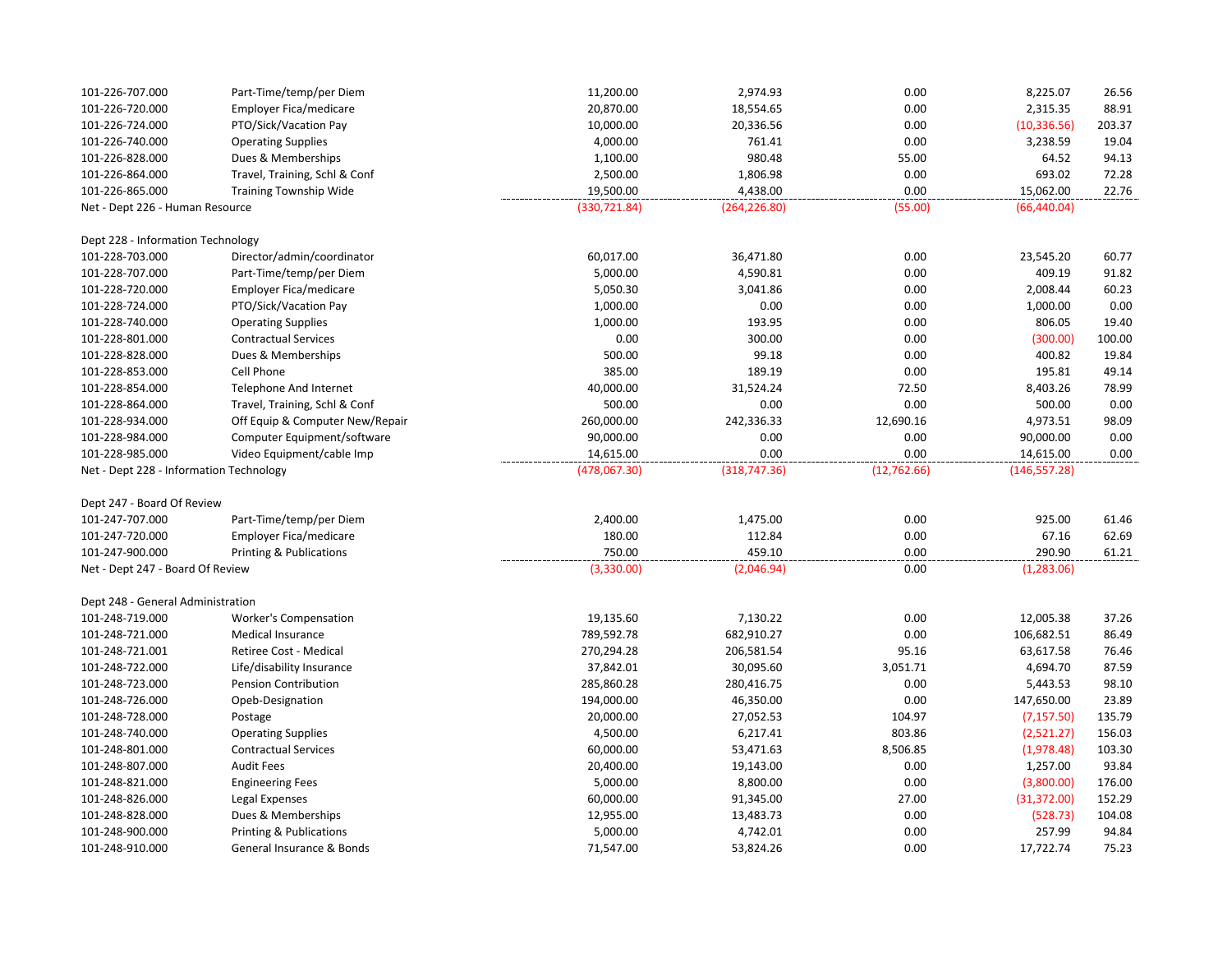| 101-248-956.000                         | Miscellaneous                         | 5,000.00       | 4,309.66       | 0.00        | 690.34        | 86.19  |
|-----------------------------------------|---------------------------------------|----------------|----------------|-------------|---------------|--------|
| 101-248-991.000                         | <b>Principal Payment</b>              | 100,000.00     | 100,000.00     | 0.00        | 0.00          | 100.00 |
| 101-248-995.000                         | <b>Interest Expense</b>               | 26,750.00      | 26,750.00      | 0.00        | 0.00          | 100.00 |
| Net - Dept 248 - General Administration |                                       | (1,987,876.95) | (1,662,623.61) | (12,589.55) | (312, 663.79) |        |
| Dept 253 - Treasurer's Office           |                                       |                |                |             |               |        |
| 101-253-702.000                         | <b>Township Official</b>              | 90,401.22      | 74,407.16      | 0.00        | 15,994.06     | 82.31  |
| 101-253-703.004                         | <b>Investment Coordinator</b>         | 88,294.58      | 72,142.46      | 0.00        | 16,152.12     | 81.71  |
| 101-253-704.000                         | Assistant/deputy                      | 3,000.00       | 3,000.00       | 0.00        | 0.00          | 100.00 |
| 101-253-706.000                         | <b>Administrative Staffing</b>        | 143,539.50     | 119,436.93     | 0.00        | 24,102.57     | 83.21  |
| 101-253-713.000                         | Overtime                              | 1,000.00       | 432.96         | 0.00        | 567.04        | 43.30  |
| 101-253-714.000                         | Longevity Pay                         | 10,303.57      | 10,303.57      | 0.00        | 0.00          | 100.00 |
| 101-253-715.000                         | Education Pay/certs/licenses          | 1,000.00       | 1,000.00       | 0.00        | 0.00          | 100.00 |
| 101-253-720.000                         | Employer Fica/medicare                | 27,050.00      | 21,894.21      | 0.00        | 5,155.79      | 80.94  |
| 101-253-724.000                         | PTO/Sick/Vacation Pay                 | 16,000.00      | 13,425.97      | 0.00        | 2,574.03      | 83.91  |
| 101-253-740.000                         | <b>Operating Supplies</b>             | 5,000.00       | 1,736.08       | 293.66      | 2,970.26      | 40.59  |
| 101-253-828.000                         | Dues & Memberships                    | 300.00         | 40.00          | 0.00        | 260.00        | 13.33  |
| 101-253-831.000                         | <b>Bill Preparation</b>               | 24,000.00      | 12,669.21      | 0.00        | 11,330.79     | 52.79  |
| 101-253-853.000                         | Cell Phone                            | 500.00         | 364.77         | 0.00        | 135.23        | 72.95  |
| 101-253-864.000                         | Travel, Training, Schl & Conf         | 4,500.00       | 682.00         | 40.00       | 3,778.00      | 16.04  |
| Net - Dept 253 - Treasurer's Office     |                                       | (414,888.87)   | (331, 535.32)  | (333.66)    | (83,019.89)   |        |
| Dept 265 - Facilities & Operations      |                                       |                |                |             |               |        |
| 101-265-706.000                         | <b>Administrative Staffing</b>        | 53,176.50      | 47,056.51      | 0.00        | 6,119.99      | 88.49  |
| 101-265-707.000                         | Part-Time/temp/per Diem               | 72,800.00      | 38,725.60      | 0.00        | 34,074.40     | 53.19  |
| 101-265-707.005                         | Facilities & Operations Director      | 88,294.70      | 72,673.33      | 0.00        | 15,621.37     | 82.31  |
| 101-265-707.006                         | Asst Facilities & Operations Director | 73,867.38      | 60,052.72      | 0.00        | 13,814.66     | 81.30  |
| 101-265-708.000                         | Maintenance/standby                   | 386,297.60     | 290,415.11     | 0.00        | 95,882.49     | 75.18  |
| 101-265-713.000                         | Overtime                              | 40,000.00      | 15,577.01      | 0.00        | 24,422.99     | 38.94  |
| 101-265-714.000                         | Longevity Pay                         | 16,562.34      | 17,011.57      | 0.00        | (449.23)      | 102.71 |
| 101-265-715.000                         | <b>Education Pay/certs/licenses</b>   | 2,100.00       | 1,000.00       | 20.29       | 1,079.71      | 48.59  |
| 101-265-720.000                         | Employer Fica/medicare                | 57,460.00      | 43,156.07      | 0.00        | 14,303.93     | 75.11  |
| 101-265-724.000                         | PTO/Sick/Vacation Pay                 | 18,000.00      | 28,576.81      | 0.00        | (10, 576.81)  | 158.76 |
| 101-265-740.000                         | <b>Operating Supplies</b>             | 31,400.00      | 21,670.43      | 5,644.57    | 4,085.00      | 86.99  |
| 101-265-801.000                         | <b>Contractual Services</b>           | 64,698.00      | 16,887.47      | 2,694.06    | 45,116.47     | 30.27  |
| 101-265-853.000                         | Cell Phone                            | 6,480.00       | 4,755.25       | 0.00        | 1,724.75      | 73.38  |
| 101-265-863.000                         | Vehicle Repairs & Maintenance         | 25,000.00      | 9,750.44       | 477.15      | 14,772.41     | 40.91  |
| 101-265-863.002                         | Fuel                                  | 25,000.00      | 23,394.18      | 0.00        | 1,605.82      | 93.58  |
| 101-265-864.000                         | Travel, Training, Schl & Conf         | 5,500.00       | 300.65         | 0.00        | 5,199.35      | 5.47   |
| 101-265-920.000                         | <b>Utilities</b>                      | 110,000.00     | 95,381.09      | 0.00        | 14,618.91     | 86.71  |
| 101-265-931.000                         | Building & Grounds (F&O) Maintenance  | 89,000.00      | 66,777.36      | 4,681.98    | 17,540.66     | 80.29  |
| 101-265-931.001                         | Janitorial Services                   | 99,800.00      | 53,073.00      | 17,691.00   | 29,036.00     | 70.91  |
| 101-265-931.002                         | Lawn & Snow Care                      | 32,490.00      | 29,138.19      | 7,168.02    | (3,816.21)    | 111.75 |
| 101-265-931.003                         | F&O Contractual Maintenance           | 7,685.00       | 1,104.33       | 0.00        | 6,580.67      | 14.37  |
| 101-265-933.000                         | Equipment Repair & Maintenanc         | 14,935.45      | 8,443.59       | 4,820.78    | 1,671.08      | 88.81  |
| 101-265-970.000                         | Capital Outlay                        | 564,924.35     | 89,904.50      | 359,494.12  | 115,525.73    | 79.55  |
| 101-265-975.000                         | Park/property Improvement             | 1,155,175.57   | 643,540.01     | 4,258.50    | 507,377.06    | 56.08  |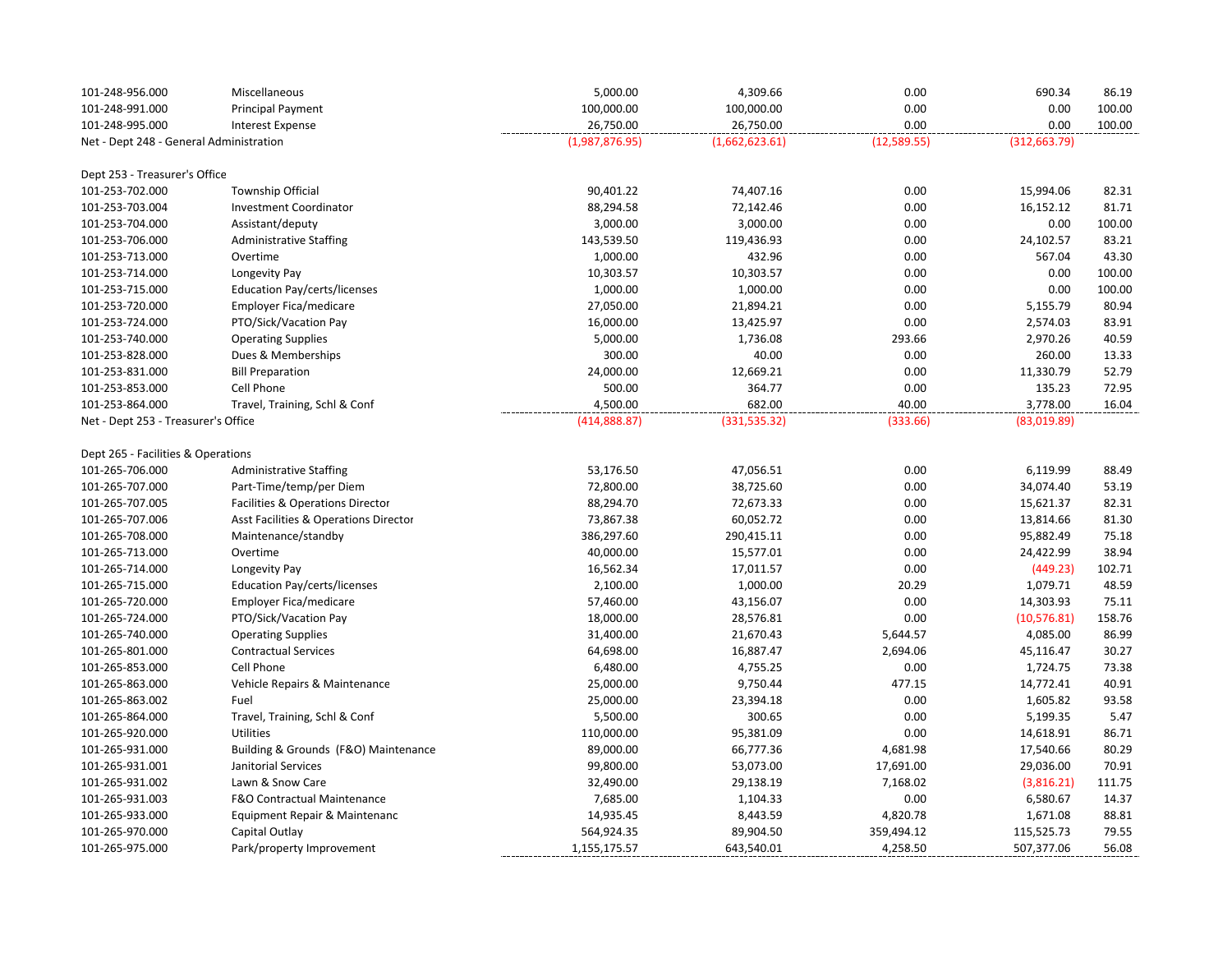| Net - Dept 265 - Facilities & Operations |                                               | (3,040,646.89) | (1,678,365.22) | (406, 950.47) | (955, 331.20) |        |
|------------------------------------------|-----------------------------------------------|----------------|----------------|---------------|---------------|--------|
| Dept 266 - Anchor Bay Pump Station       |                                               |                |                |               |               |        |
| 101-266-740.000                          | <b>Operating Supplies</b>                     | 500.00         | 0.00           | 0.00          | 500.00        | 0.00   |
| 101-266-801.000                          | <b>Contractual Services</b>                   | 78,600.00      | 66,939.75      | 0.00          | 11,660.25     | 85.17  |
| 101-266-920.000                          | <b>Utilities</b>                              | 20,000.00      | 13,022.99      | 0.00          | 6,977.01      | 65.11  |
| 101-266-930.000                          | Repairs & Maintenance                         | 85,000.00      | 32,273.83      | 51,807.38     | 918.79        | 98.92  |
| 101-266-931.002                          | Lawn & Snow Care                              | 1,400.00       | 1,240.00       | 160.00        | 0.00          | 100.00 |
| 101-266-970.000                          | Capital Outlay                                | 15,000.00      | 0.00           | 0.00          | 15,000.00     | 0.00   |
| Net - Dept 266 - Anchor Bay Pump Station |                                               | (200, 500.00)  | (113, 476.57)  | (51, 967.38)  | (35,056.05)   |        |
| Dept 271 - Youth Activity Center         |                                               |                |                |               |               |        |
| 101-271-740.000                          | <b>Operating Supplies</b>                     | 1,000.00       | 1,223.82       | 0.00          | (223.82)      | 122.38 |
| 101-271-854.000                          | Telephone And Internet                        | 850.00         | 720.02         | 0.00          | 129.98        | 84.71  |
| 101-271-920.000                          | <b>Utilities</b>                              | 5,500.00       | 3,083.19       | 0.00          | 2,416.81      | 56.06  |
| 101-271-931.000                          | Building & Grounds (F&O) Maintenance          | 14,100.00      | 1,658.38       | 113.89        | 12,327.73     | 12.57  |
| Net - Dept 271 - Youth Activity Center   |                                               | (21,450.00)    | (6,685.41)     | (113.89)      | (14,650.70)   |        |
| Dept 275 - Administrative Services       |                                               |                |                |               |               |        |
| 101-275-703.000                          | Director/admin/coordinator                    | 65,788.06      | 51,997.08      | 0.00          | 13,790.98     | 79.04  |
| 101-275-706.000                          | <b>Administrative Staffing</b>                | 50,505.00      | 41,842.96      | 0.00          | 8,662.04      | 82.85  |
| 101-275-714.000                          | Longevity Pay                                 | 6,105.16       | 10,394.70      | 0.00          | (4, 289.54)   | 170.26 |
| 101-275-720.000                          | Employer Fica/medicare                        | 9,750.00       | 8,156.52       | 0.00          | 1,593.48      | 83.66  |
| 101-275-724.000                          | PTO/Sick/Vacation Pay                         | 5,000.00       | 6,253.71       | 0.00          | (1, 253.71)   | 125.07 |
| 101-275-740.000                          | <b>Operating Supplies</b>                     | 2,000.00       | 1,125.29       | 410.00        | 464.71        | 76.76  |
| 101-275-828.000                          | Dues & Memberships                            | 1,500.00       | 470.00         | 75.00         | 955.00        | 36.33  |
| 101-275-864.000                          | Travel, Training, Schl & Conf                 | 14,000.00      | 7,659.04       | 1,545.00      | 4,795.96      | 65.74  |
| 101-275-900.000                          | Printing & Publications                       | 35,000.00      | 13,978.90      | 250.00        | 20,771.10     | 40.65  |
| Net - Dept 275 - Administrative Services |                                               | (189, 648.22)  | (141, 878.20)  | (2,280.00)    | (45, 490.02)  |        |
| Dept 373 - Planning & Zoning Department  |                                               |                |                |               |               |        |
| 101-373-703.000                          | Director/admin/coordinator                    | 88,294.70      | 72,673.33      | 0.00          | 15,621.37     | 82.31  |
| 101-373-704.000                          | Assistant/deputy                              | 13,275.00      | 10,387.62      | 0.00          | 2,887.38      | 78.25  |
| 101-373-706.000                          | <b>Administrative Staffing</b>                | 55,906.50      | 44,608.48      | 0.00          | 11,298.02     | 79.79  |
| 101-373-713.000                          | Overtime                                      | 2,000.00       | 0.00           | 0.00          | 2,000.00      | 0.00   |
| 101-373-714.000                          | Longevity Pay                                 | 7,210.07       | 7,210.07       | 0.00          | 0.00          | 100.00 |
| 101-373-720.000                          | Employer Fica/medicare                        | 12,120.00      | 10,468.32      | 0.00          | 1,651.68      | 86.37  |
| 101-373-724.000                          | PTO/Sick/Vacation Pay                         | 5,000.00       | 4,034.06       | 0.00          | 965.94        | 80.68  |
| 101-373-740.000                          | <b>Operating Supplies</b>                     | 4,500.00       | 4,330.34       | 278.70        | (109.04)      | 102.42 |
| 101-373-804.000                          | <b>Special Projects</b>                       | 10,000.00      | 11,172.15      | 3,390.00      | (4, 562.15)   | 145.62 |
| 101-373-828.000                          | Dues & Memberships                            | 1,850.00       | 1,589.11       | 0.00          | 260.89        | 85.90  |
| 101-373-853.000                          | Cell Phone                                    | 540.00         | 364.57         | 0.00          | 175.43        | 67.51  |
| 101-373-864.000                          | Travel, Training, Schl & Conf                 | 3,000.00       | 684.67         | 0.00          | 2,315.33      | 22.82  |
|                                          | Net - Dept 373 - Planning & Zoning Department | (203, 696.27)  | (167, 522.72)  | (3,668.70)    | (32,504.85)   |        |
| Dept 400 - Planning Commission           |                                               |                |                |               |               |        |
| 101-400-706.000                          | <b>Administrative Staffing</b>                | 3,000.00       | 172.02         | 0.00          | 2,827.98      | 5.73   |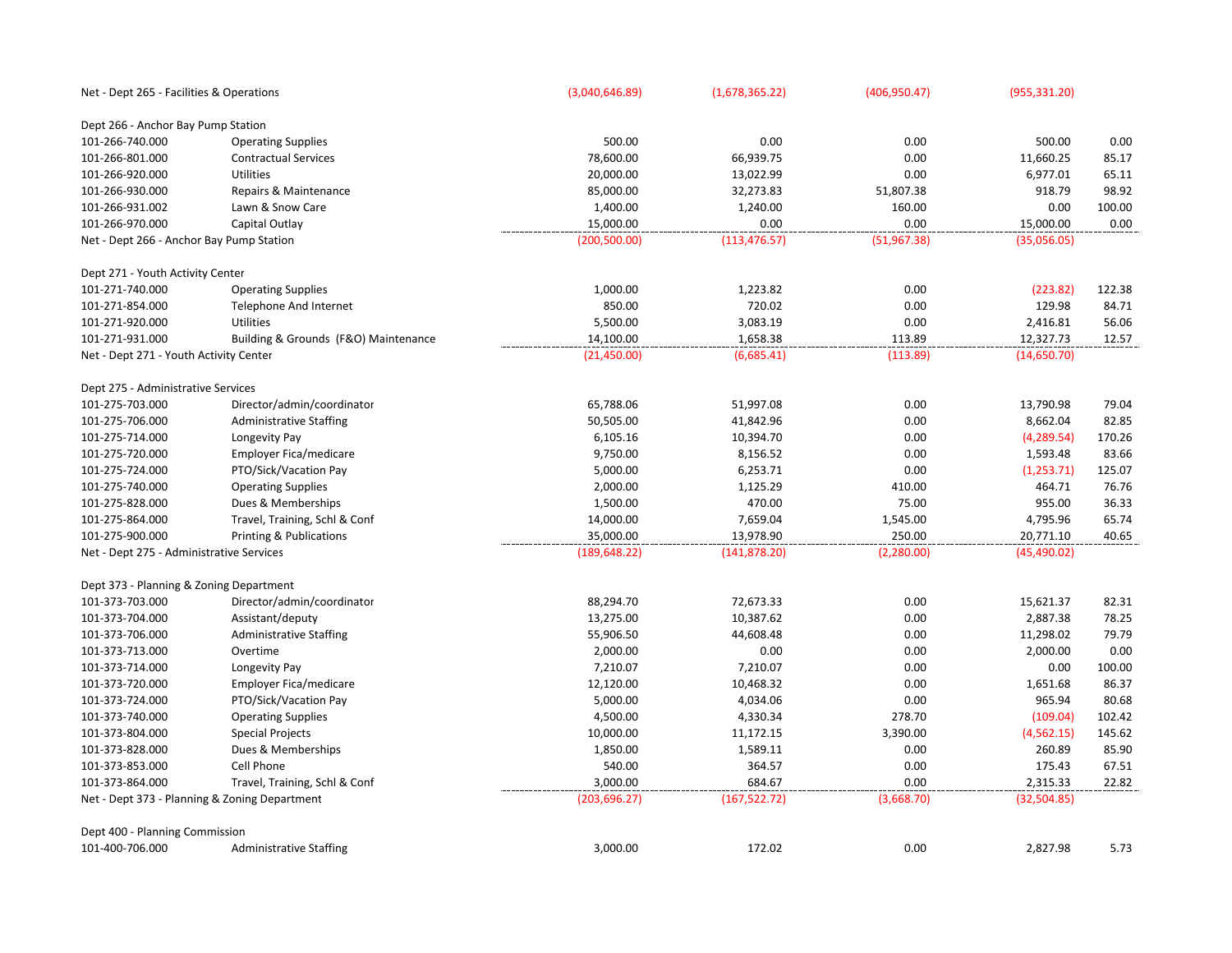| 101-400-707.000                              | Part-Time/temp/per Diem             | 18,400.00      | 13,555.00        | 0.00        | 4,845.00      | 73.67  |
|----------------------------------------------|-------------------------------------|----------------|------------------|-------------|---------------|--------|
| 101-400-720.000                              | Employer Fica/medicare              | 1,640.00       | 1,050.16         | 0.00        | 589.84        | 64.03  |
| 101-400-801.000                              | <b>Contractual Services</b>         | 11,400.00      | 11,394.00        | 1,700.00    | (1,694.00)    | 114.86 |
| 101-400-864.000                              | Travel, Training, Schl & Conf       | 6,815.00       | 0.00             | 0.00        | 6,815.00      | 0.00   |
| 101-400-900.000                              | Printing & Publications             | 2,500.00       | 2,095.97         | 0.00        | 404.03        | 83.84  |
| Net - Dept 400 - Planning Commission         |                                     | (43,755.00)    | (28, 267.15)     | (1,700.00)  | (13,787.85)   |        |
| Dept 410 - Zoning Board Of Appeals           |                                     |                |                  |             |               |        |
| 101-410-706.000                              | <b>Administrative Staffing</b>      | 1,000.00       | 43.01            | 0.00        | 956.99        | 4.30   |
| 101-410-707.000                              | Part-Time/temp/per Diem             | 1,620.00       | 2,184.00         | 0.00        | (564.00)      | 134.81 |
| 101-410-720.000                              | Employer Fica/medicare              | 180.00         | 170.35           | 0.00        | 9.65          | 94.64  |
| 101-410-864.000                              | Travel, Training, Schl & Conf       | 4,823.05       | 140.00           | 0.00        | 4,683.05      | 2.90   |
| 101-410-900.000                              | Printing & Publications             | 1,244.95       | 1,314.79         | 0.00        | (69.84)       | 105.61 |
| Net - Dept 410 - Zoning Board Of Appeals     |                                     | (8,868.00)     | (3,852.15)       | 0.00        | (5,015.85)    |        |
| Dept 446 - Highways, Streets & Bridges       |                                     |                |                  |             |               |        |
| 101-446-742.000                              | <b>Emergency Management</b>         | 100,000.00     | 4,401.78         | 0.00        | 95,598.22     | 4.40   |
| 101-446-926.000                              | <b>Street Lighting</b>              | 135,000.00     | 126,382.78       | 0.00        | 8,617.22      | 93.62  |
| 101-446-928.000                              | Sidewalk Maintenance                | 0.00           | 177,097.84       | 30,000.00   | (207, 097.84) | 100.00 |
| 101-446-929.000                              | Road Maintenance                    | 562,500.00     | 462,679.74       | 0.00        | 99,820.26     | 82.25  |
| 101-446-929.001                              | Non-Motorized Paths                 | 5,000.00       | 0.00             | 0.00        | 5,000.00      | 0.00   |
| 101-446-939.000                              | <b>Water Shed Program</b>           | 30,000.00      | 9,943.68         | 2,644.60    | 17,411.72     | 41.96  |
| 101-446-970.000                              | Capital Outlay                      | 490,303.00     | 396,369.67       | 0.00        | 93,933.33     | 80.84  |
| Net - Dept 446 - Highways, Streets & Bridges |                                     | (1,322,803.00) | (1, 176, 875.49) | (32,644.60) | (113, 282.91) |        |
| Dept 447 - Engineering                       |                                     |                |                  |             |               |        |
| 101-447-703.000                              | Director/admin/coordinator          | 103,177.62     | 83,586.61        | 0.00        | 19,591.01     | 81.01  |
| 101-447-705.000                              | Operations                          | 127,150.40     | 104,654.58       | 0.00        | 22,495.82     | 82.31  |
| 101-447-706.000                              | <b>Administrative Staffing</b>      | 39,858.00      | 31,348.86        | 0.00        | 8,509.14      | 78.65  |
| 101-447-713.000                              | Overtime                            | 3,000.00       | 8,619.44         | 0.00        | (5,619.44)    | 287.31 |
| 101-447-714.000                              | Longevity Pay                       | 6,195.60       | 6,195.60         | 0.00        | 0.00          | 100.00 |
| 101-447-715.000                              | <b>Education Pay/certs/licenses</b> | 1,000.00       | 500.00           | 0.00        | 500.00        | 50.00  |
| 101-447-720.000                              | Employer Fica/medicare              | 21,640.44      | 17,579.69        | 0.00        | 4,060.75      | 81.24  |
| 101-447-724.000                              | PTO/Sick/Vacation Pay               | 2,500.00       | 3,593.32         | 0.00        | (1,093.32)    | 143.73 |
| 101-447-740.000                              | <b>Operating Supplies</b>           | 3,000.00       | 221.67           | 0.00        | 2,778.33      | 7.39   |
| 101-447-828.000                              | Dues & Memberships                  | 500.00         | 75.00            | 0.00        | 425.00        | 15.00  |
| 101-447-863.000                              | Vehicle Repairs & Maintenance       | 0.00           | 317.69           | 0.00        | (317.69)      | 100.00 |
| 101-447-863.002                              | Fuel                                | 0.00           | 602.03           | 0.00        | (602.03)      | 100.00 |
| 101-447-864.000                              | Travel, Training, Schl & Conf       | 1,000.00       | 260.00           | 0.00        | 740.00        | 26.00  |
| 101-447-970.000                              | Capital Outlay                      | 8,500.00       | 8,500.00         | 0.00        | 0.00          | 100.00 |
| Net - Dept 447 - Engineering                 |                                     | (317,522.06)   | (266, 054.49)    | 0.00        | (51, 467.57)  |        |
| Dept 665 - Enforcement Officers              |                                     |                |                  |             |               |        |
| 101-665-710.000                              | <b>Enforcement Officers</b>         | 124,841.60     | 87,880.82        | 0.00        | 36,960.78     | 70.39  |
| 101-665-713.000                              | Overtime                            | 500.00         | 0.00             | 0.00        | 500.00        | 0.00   |
| 101-665-714.000                              | Longevity Pay                       | 5,869.46       | 1,500.00         | 0.00        | 4,369.46      | 25.56  |
| 101-665-720.000                              | Employer Fica/medicare              | 10,267.15      | 7,035.55         | 0.00        | 3,231.60      | 68.52  |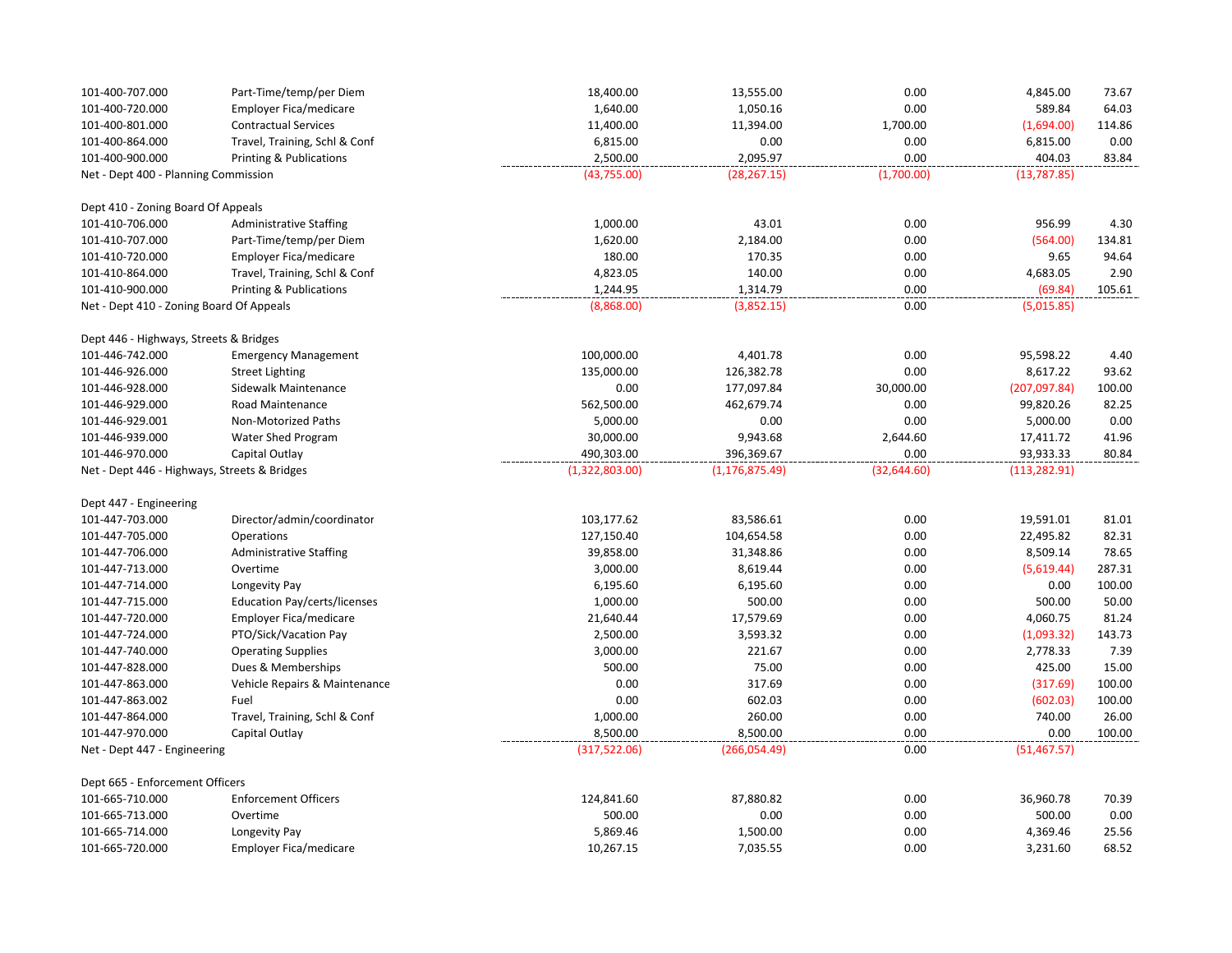| 101-665-724.000                                    | PTO/Sick/Vacation Pay                | 3,000.00      | 0.00          | 0.00         | 3,000.00      | 0.00   |
|----------------------------------------------------|--------------------------------------|---------------|---------------|--------------|---------------|--------|
| 101-665-740.000                                    | <b>Operating Supplies</b>            | 1,600.00      | 2,237.86      | 671.73       | (1,309.59)    | 181.85 |
| 101-665-828.000                                    | Dues & Memberships                   | 200.00        | 60.00         | 0.00         | 140.00        | 30.00  |
| 101-665-853.000                                    | Cell Phone                           | 1,080.00      | 729.14        | 0.00         | 350.86        | 67.51  |
| 101-665-863.000                                    | Vehicle Repairs & Maintenance        | 3,000.00      | 2,569.73      | 0.00         | 430.27        | 85.66  |
| 101-665-863.002                                    | Fuel                                 | 5,500.00      | 3,238.41      | 0.00         | 2,261.59      | 58.88  |
| 101-665-864.000                                    | Travel, Training, Schl & Conf        | 500.00        | 446.66        | 0.00         | 53.34         | 89.33  |
| 101-665-900.000                                    | Printing & Publications              | 800.00        | 265.53        | 0.00         | 534.47        | 33.19  |
| Net - Dept 665 - Enforcement Officers              |                                      | (157, 158.21) | (105, 963.70) | (671.73)     | (50, 522.78)  |        |
| Dept 752 - Leisure ServiceTownship Sponsored       |                                      |               |               |              |               |        |
| 101-752-703.000                                    | Director/admin/coordinator           | 84,626.63     | 67,963.71     | 0.00         | 16,662.92     | 80.31  |
| 101-752-704.000                                    | Assistant/deputy                     | 71,426.42     | 55,883.51     | 0.00         | 15,542.91     | 78.24  |
| 101-752-706.000                                    | <b>Administrative Staffing</b>       | 111,813.00    | 92,066.82     | 0.00         | 19,746.18     | 82.34  |
| 101-752-707.000                                    | Part-Time/temp/per Diem              | 7,500.00      | 7,866.19      | 0.00         | (366.19)      | 104.88 |
| 101-752-707.004                                    | <b>Administration Board</b>          | 2,310.00      | 1,722.25      | 0.00         | 587.75        | 74.56  |
| 101-752-713.000                                    | Overtime                             | 4,000.00      | 1,548.18      | 0.00         | 2,451.82      | 38.70  |
| 101-752-714.000                                    | Longevity Pay                        | 14,037.98     | 14,037.98     | 0.00         | 0.00          | 100.00 |
| 101-752-715.000                                    | <b>Education Pay/certs/licenses</b>  | 1,000.00      | 1,000.00      | 0.00         | 0.00          | 100.00 |
| 101-752-720.000                                    | Employer Fica/medicare               | 23,846.12     | 18,792.97     | 0.00         | 5,053.15      | 78.81  |
| 101-752-724.000                                    | PTO/Sick/Vacation Pay                | 15,000.00     | 12,936.86     | 0.00         | 2,063.14      | 86.25  |
| 101-752-740.000                                    | <b>Operating Supplies</b>            | 15,000.00     | 6,898.38      | 0.00         | 8,101.62      | 45.99  |
| 101-752-801.000                                    | <b>Contractual Services</b>          | 12,500.00     | 6,058.21      | 977.03       | 5,464.76      | 56.28  |
| 101-752-828.000                                    | Dues & Memberships                   | 1,300.00      | 1,063.07      | 0.00         | 236.93        | 81.77  |
| 101-752-853.000                                    | Cell Phone                           | 1,080.00      | 526.71        | 0.00         | 553.29        | 48.77  |
| 101-752-854.000                                    | <b>Telephone And Internet</b>        | 550.00        | 604.80        | 0.00         | (54.80)       | 109.96 |
| 101-752-863.000                                    | Vehicle Repairs & Maintenance        | 3,000.00      | 118.72        | 0.00         | 2,881.28      | 3.96   |
| 101-752-863.002                                    | Fuel                                 | 700.00        | 311.81        | 0.00         | 388.19        | 44.54  |
| 101-752-864.000                                    | Travel, Training, Schl & Conf        | 6,000.00      | 498.00        | 0.00         | 5,502.00      | 8.30   |
| 101-752-900.000                                    | Printing & Publications              | 10,000.00     | 20.00         | 0.00         | 9,980.00      | 0.20   |
| 101-752-916.005                                    | <b>Community Enrichment</b>          | 5,000.00      | 490.10        | 177.93       | 4,331.97      | 13.36  |
| 101-752-916.006                                    | Easter Egg Scramble                  | 2,400.00      | 1,413.69      | 0.00         | 986.31        | 58.90  |
| 101-752-916.007                                    | <b>Township Ceremony</b>             | 3,500.00      | 275.75        | 2,830.90     | 393.35        | 88.76  |
| 101-752-916.009                                    | <b>Family Events</b>                 | 9,000.00      | 3,530.16      | 765.00       | 4,704.84      | 47.72  |
| 101-752-917.000                                    | Beautification Week/projects         | 3,000.00      | 0.00          | 0.00         | 3,000.00      | 0.00   |
| 101-752-920.000                                    | <b>Utilities</b>                     | 8,300.00      | 5,793.62      | 0.00         | 2,506.38      | 69.80  |
| 101-752-931.000                                    | Building & Grounds (F&O) Maintenance | 100,000.00    | 17,530.43     | 1,599.51     | 80,870.06     | 19.13  |
| 101-752-931.001                                    | Janitorial Services                  | 5,100.00      | 0.00          | 0.00         | 5,100.00      | 0.00   |
| 101-752-931.002                                    | Lawn & Snow Care                     | 21,800.00     | 18,300.00     | 2,550.00     | 950.00        | 95.64  |
| 101-752-956.008                                    | Vending/concession Expenses          | 10,000.00     | 66.00         | 0.00         | 9,934.00      | 0.66   |
| 101-752-970.000                                    | Capital Outlay                       | 198,272.50    | 17,848.00     | 0.00         | 180,424.50    | 9.00   |
| Net - Dept 752 - Leisure ServiceTownship Sponsored |                                      | (752,062.65)  | (355, 165.92) | (8,900.37)   | (387, 996.36) |        |
| Dept 960 - Grants                                  |                                      |               |               |              |               |        |
| 101-960-960.000                                    | <b>Cdbg Grant Expense</b>            | 90,000.00     | 15,435.80     | 15,250.00    | 59,314.20     | 34.10  |
| Net - Dept 960 - Grants                            |                                      | (90,000.00)   | (15, 435.80)  | (15, 250.00) | (59, 314.20)  |        |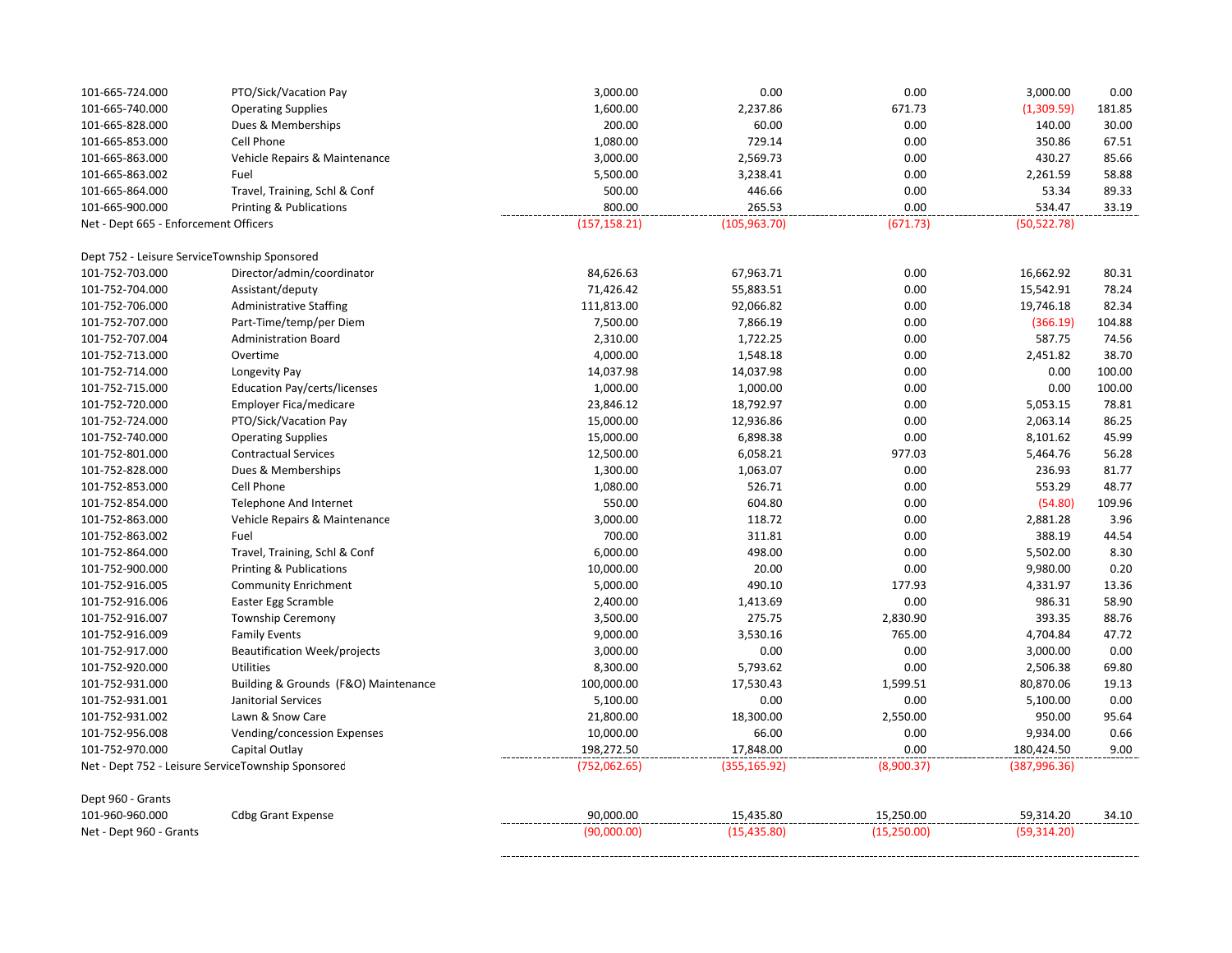Fund 101 ‐ General Fund:

| <b>TOTAL REVENUES</b>          | 8.202.724.18   | 6.667.645.05   | 0.00         | 1.535.079.13     | 81.29 |
|--------------------------------|----------------|----------------|--------------|------------------|-------|
| <b>TOTAL EXPENDITURES</b>      | 11.304.301.63  | 8.055.215.48   | 555.000.42   | 2.694.085.73     | 76.17 |
| NET OF REVENUES & EXPENDITURES | (3.101.577.45) | (1,387,570.43) | (555,000.42) | (1, 159, 006.60) | 62.63 |
| <b>BEG. FUND BALANCE</b>       | 10,234,581.15  | 10,234,581.15  |              |                  |       |
| <b>END FUND BALANCE</b>        | 7,133,003.70   | 8,847,010.72   |              |                  |       |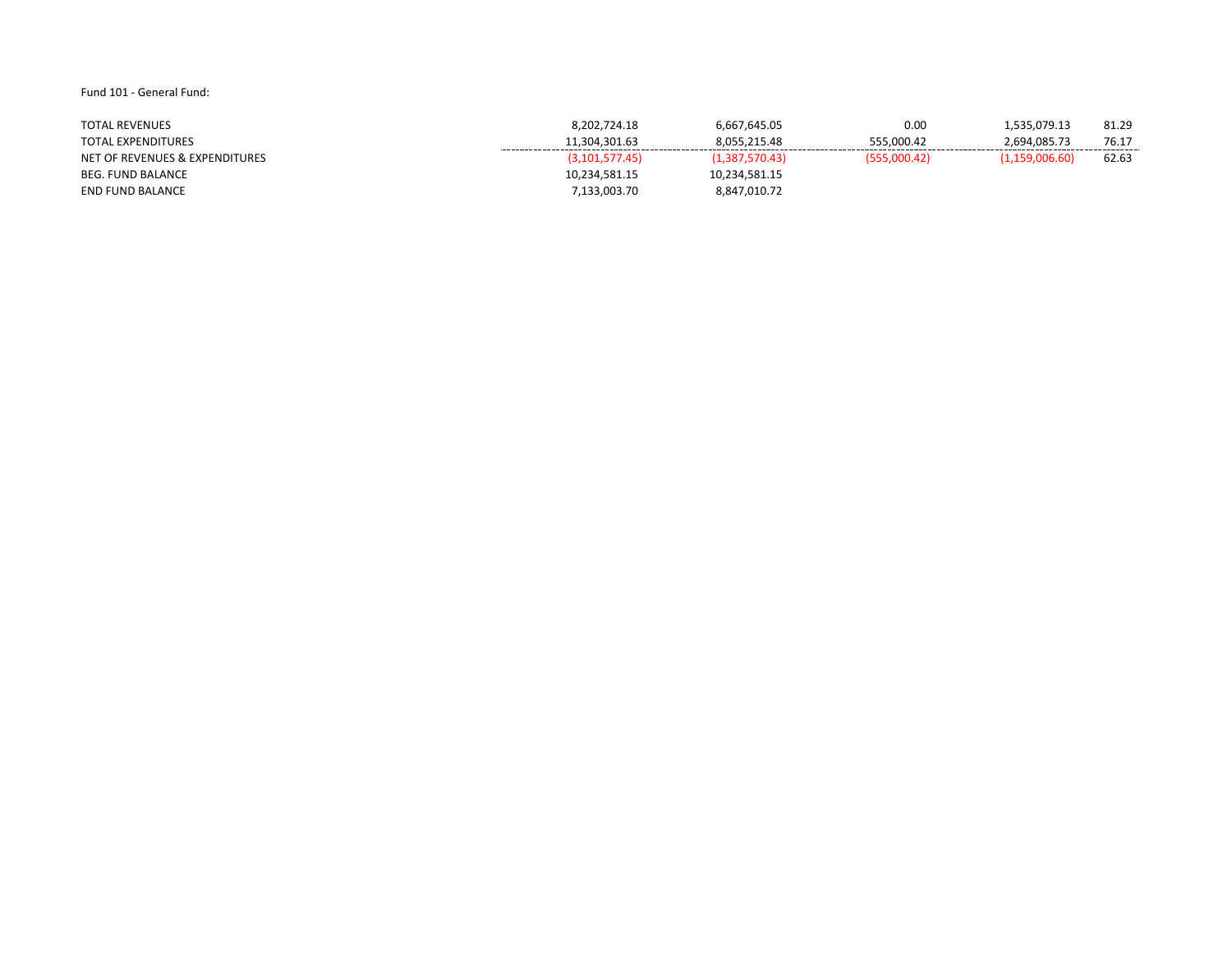| Fund 205 - Public Safety Fund |                                    |               |               |          |              |        |
|-------------------------------|------------------------------------|---------------|---------------|----------|--------------|--------|
| Dept 000                      |                                    |               |               |          |              |        |
| 205-000-403.000               | <b>Current Collections</b>         | 13,689,341.04 | 13,680,964.48 | 0.00     | 8,376.56     | 99.94  |
| 205-000-452.000               | Liquor Licenses                    | 32,000.00     | 29,426.50     | 0.00     | 2,573.50     | 91.96  |
| 205-000-550.000               | Grants                             | 20,000.00     | 71,133.61     | 0.00     | (51, 133.61) | 355.67 |
| 205-000-561.000               | <b>Reports &amp; Record Checks</b> | 12,000.00     | 7,267.50      | 0.00     | 4,732.50     | 60.56  |
| 205-000-562.000               | P.a. Reimbursements                | 7,000.00      | 5,373.28      | 0.00     | 1,626.72     | 76.76  |
| 205-000-620.000               | <b>Plan Review Fees</b>            | 30,000.00     | 19,037.50     | 0.00     | 10,962.50    | 63.46  |
| 205-000-626.000               | <b>Dispatch Services</b>           | 238,424.00    | 128,212.00    | 0.00     | 110,212.00   | 53.77  |
| 205-000-631.000               | Cost Recovery                      | 35,000.00     | 26,971.03     | 0.00     | 8,028.97     | 77.06  |
| 205-000-634.000               | Permits And City Certification     | 15,000.00     | 1,900.00      | 0.00     | 13,100.00    | 12.67  |
| 205-000-642.000               | <b>Miscellaneous Receipts</b>      | 22,000.00     | 18,769.45     | 0.00     | 3,230.55     | 85.32  |
| 205-000-643.000               | Wireless 911 Service               | 102,000.00    | 96,551.00     | 0.00     | 5,449.00     | 94.66  |
| 205-000-656.000               | <b>Fines</b>                       | 100,000.00    | 77,803.47     | 0.00     | 22,196.53    | 77.80  |
| 205-000-657.000               | <b>Tow Fees</b>                    | 32,000.00     | 22,575.00     | 0.00     | 9,425.00     | 70.55  |
| 205-000-658.000               | Drug Forfeitures                   | 50,000.00     | 26,373.74     | 0.00     | 23,626.26    | 52.75  |
| 205-000-659.000               | <b>Bond Fees</b>                   | 250.00        | 300.00        | 0.00     | (50.00)      | 120.00 |
| 205-000-665.000               | Interest Income                    | 30,000.00     | 17,744.01     | 0.00     | 12,255.99    | 59.15  |
| 205-000-672.000               | Donations                          | 0.00          | 20.00         | 0.00     | (20.00)      | 100.00 |
| 205-000-673.000               | Sale Of Fixed Assets               | 310,000.00    | 212,338.55    | 0.00     | 97,661.45    | 68.50  |
| 205-000-676.000               | <b>Auction Sales</b>               | 5,500.00      | 6,565.00      | 0.00     | (1,065.00)   | 119.36 |
| 205-000-681.000               | Reimbursements                     | 10,000.00     | 28,431.36     | 0.00     | (18, 431.36) | 284.31 |
| Net - Dept 000                |                                    | 14,740,515.04 | 14,477,757.48 | 0.00     | 262,757.56   |        |
|                               |                                    |               |               |          |              |        |
| Dept 301 - Police Department  |                                    |               |               |          |              |        |
| 205-301-704.001               | <b>Command Officers</b>            | 1,019,324.80  | 851,518.79    | 0.00     | 167,806.01   | 83.54  |
| 205-301-704.005               | <b>Detectives</b>                  | 302,931.20    | 249,668.59    | 0.00     | 53,262.61    | 82.42  |
| 205-301-705.003               | <b>Police Patrol</b>               | 1,730,872.00  | 1,482,567.05  | 0.00     | 248,304.95   | 85.65  |
| 205-301-706.000               | <b>Administrative Staffing</b>     | 171,415.40    | 155,962.19    | 0.00     | 15,453.21    | 90.98  |
| 205-301-707.001               | <b>Crossing Guards</b>             | 25,000.00     | 20,625.00     | 0.00     | 4,375.00     | 82.50  |
| 205-301-713.000               | Overtime                           | 300,000.00    | 232,142.74    | 0.00     | 67,857.26    | 77.38  |
| 205-301-714.000               | Longevity Pay                      | 87,744.47     | 90,726.67     | 0.00     | (2,982.20)   | 103.40 |
| 205-301-715.000               | Education Pay/certs/licenses       | 49,274.30     | 1,470.56      | 0.00     | 47,803.74    | 2.98   |
| 205-301-716.000               | <b>Holiday Pay</b>                 | 152,656.40    | 1,594.00      | 0.00     | 151,062.40   | 1.04   |
| 205-301-717.000               | Shift Premium                      | 50,000.00     | 44,857.48     | 0.00     | 5,142.52     | 89.71  |
| 205-301-719.000               | <b>Worker's Compensation</b>       | 92,880.44     | 34,487.21     | 0.00     | 58,393.23    | 37.13  |
| 205-301-720.000               | Employer Fica/medicare             | 312,825.22    | 244,973.94    | 0.00     | 67,851.28    | 78.31  |
| 205-301-721.000               | <b>Medical Insurance</b>           | 737,281.26    | 766,680.37    | 0.00     | (29, 399.11) | 103.99 |
| 205-301-721.001               | Retiree Cost - Medical             | 575,212.88    | 541,573.28    | 157.56   | 33,482.04    | 94.18  |
| 205-301-722.000               | Life/disability Insurance          | 45,151.37     | 46,437.22     | 4,653.51 | (5,939.36)   | 113.15 |
| 205-301-723.000               | Pension Contribution               | 709,400.00    | 677,018.79    | 0.00     | 32,381.21    | 95.44  |
| 205-301-724.000               | PTO/Sick/Vacation Pay              | 200,000.00    | 75,762.14     | 0.00     | 124,237.86   | 37.88  |
| 205-301-726.000               | Opeb-Designation                   | 248,700.00    | 36,300.00     | 0.00     | 212,400.00   | 14.60  |
| 205-301-740.000               | <b>Operating Supplies</b>          | 110,000.00    | 70,647.35     | 5,137.09 | 34,215.56    | 68.89  |
| 205-301-740.001               | <b>Evidence Supplies</b>           | 5,000.00      | 3,597.27      | 0.00     | 1,402.73     | 71.95  |
| 205-301-741.000               | Uniforms                           | 105,000.00    | 59,389.97     | 2,305.69 | 43,304.34    | 58.76  |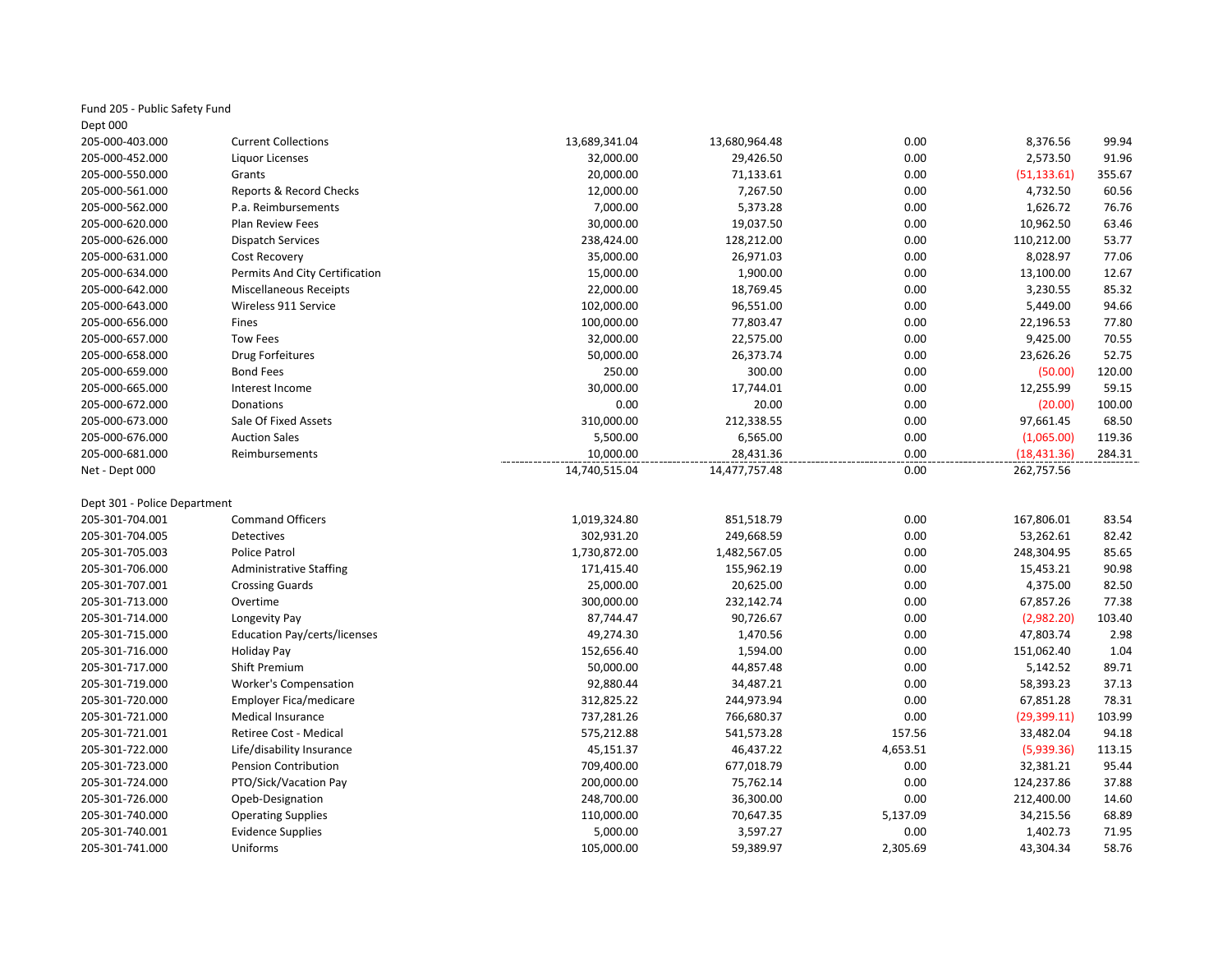| 205-301-742.000                               | <b>Emergency Management</b>           | 10,000.00                    | 6,695.37         | 65.52        | 3,239.11       | 67.61  |
|-----------------------------------------------|---------------------------------------|------------------------------|------------------|--------------|----------------|--------|
| 205-301-801.000                               | <b>Contractual Services</b>           | 375,000.00                   | 329,292.98       | 13,191.69    | 32,515.33      | 91.33  |
| 205-301-803.000                               | <b>Hiring Process</b>                 | 10,000.00                    | 9,719.75         | 225.20       | 55.05          | 99.45  |
| 205-301-807.000                               | <b>Audit Fees</b>                     | 13,600.00                    | 12,762.00        | 0.00         | 838.00         | 93.84  |
| 205-301-808.000                               | Interfund Service Transfers (IST)     | 234,329.38                   | 234,329.38       | 0.00         | 0.00           | 100.00 |
| 205-301-826.000                               | Legal Expenses                        | 87,800.00                    | 60,473.75        | 0.00         | 27,326.25      | 68.88  |
| 205-301-828.000                               | Dues & Memberships                    | 5,500.00                     | 1,006.01         | 0.00         | 4,493.99       | 18.29  |
| 205-301-853.000                               | Cell Phone                            | 10,260.00                    | 8,595.71         | 25.27        | 1,639.02       | 84.03  |
| 205-301-854.000                               | Telephone And Internet                | 69,740.00                    | 60,499.42        | 692.89       | 8,547.69       | 87.74  |
| 205-301-863.000                               | Vehicle Repairs & Maintenance         | 69,000.00                    | 62,822.38        | 1,862.74     | 4,314.88       | 93.75  |
| 205-301-863.002                               | Fuel                                  | 51,000.00                    | 83,810.62        | 437.23       | (33, 247.85)   | 165.19 |
| 205-301-864.000                               | Travel, Training, Schl & Conf         | 91,000.00                    | 56,210.96        | 20,779.00    | 14,010.04      | 84.60  |
| 205-301-900.000                               | Printing & Publications               | 10,000.00                    | 3,473.24         | 144.45       | 6,382.31       | 36.18  |
| 205-301-910.000                               | General Insurance & Bonds             | 19,328.00                    | 26,188.60        | 0.00         | (6,860.60)     | 135.50 |
| 205-301-920.000                               | Utilities                             | 65,000.00                    | 56,683.36        | 0.00         | 8,316.64       | 87.21  |
| 205-301-931.000                               | Building & Grounds (F&O) Maintenance  | 40,000.00                    | 27,677.89        | 3,494.05     | 8,828.06       | 77.93  |
| 205-301-931.002                               | Lawn & Snow Care                      | 7,500.00                     | 1,431.50         | 0.00         | 6,068.50       | 19.09  |
| 205-301-933.000                               | Equipment Repair & Maintenance        | 11,000.00                    | 5,565.23         | 0.00         | 5,434.77       | 50.59  |
| 205-301-934.000                               | Off Equip & Computer New/Repair       | 50,000.00                    | 26,514.37        | 2,013.20     | 21,472.43      | 57.06  |
| 205-301-941.000                               | <b>Building Lease</b>                 | 126,750.00                   | 126,750.00       | 0.00         | 0.00           | 100.00 |
| 205-301-956.000                               | Miscellaneous                         | 1,000.00                     | 1,002.70         | 0.00         | (2.70)         | 100.27 |
| 205-301-956.207                               | Drug Forfeiture Fund                  | 0.00                         | 5,000.00         | 0.00         | (5,000.00)     | 100.00 |
| 205-301-970.000                               | Capital Outlay                        | 90,000.00                    | 70,172.69        | 0.00         | 19,827.31      | 77.97  |
| 205-301-976.000                               | <b>Building Purchase/improvements</b> | 110,000.00                   | 0.00             | 0.00         | 110,000.00     | 0.00   |
|                                               |                                       |                              |                  |              |                |        |
| 205-301-986.000                               | Vehicles                              |                              | 275,218.41       | 15,667.03    | 59,114.56      | 83.11  |
| Net - Dept 301 - Police Department            |                                       | 350,000.00<br>(8,938,477.12) | (7, 239, 896.93) | (70, 852.12) | (1,627,728.07) |        |
|                                               |                                       |                              |                  |              |                |        |
| Dept 305 - Public Safety Administration       |                                       |                              |                  |              |                |        |
| 205-305-703.006                               | Police Chief                          | 125,000.00                   | 53,365.58        | 0.00         | 71,634.42      | 42.69  |
| 205-305-704.001                               | <b>Command Officers</b>               | 104,270.40                   | 85,822.58        | 0.00         | 18,447.82      | 82.31  |
| 205-305-706.000                               | <b>Administrative Staffing</b>        | 127,069.80                   | 89,577.51        | 0.00         | 37,492.29      | 70.49  |
| 205-305-707.000                               | Part-Time/temp/per Diem               | 1,500.00                     | 0.00             | 0.00         | 1,500.00       | 0.00   |
| 205-305-713.000                               | Overtime                              | 0.00                         | 952.07           | 0.00         | (952.07)       | 100.00 |
| 205-305-714.000                               | Longevity Pay                         | 14,530.95                    | 7,329.15         | 0.00         | 7,201.80       | 50.44  |
| 205-305-715.000                               | <b>Education Pay/certs/licenses</b>   | 6,061.68                     | 3,150.00         | 0.00         | 2,911.68       | 51.97  |
| 205-305-716.000                               | <b>Holiday Pay</b>                    | 5,213.52                     | 0.00             | 0.00         | 5,213.52       | 0.00   |
| 205-305-717.000                               | Shift Premium                         | 0.00                         | 173.57           | 0.00         | (173.57)       | 100.00 |
| 205-305-720.000                               | Employer Fica/medicare                | 30,419.95                    | 22,114.38        | 0.00         | 8,305.57       | 72.70  |
| 205-305-721.000                               | <b>Medical Insurance</b>              | 57,194.74                    | 0.00             | 0.00         | 57,194.74      | 0.00   |
| 205-305-722.000                               | Life/disability Insurance             | 2,895.00                     | 0.00             | 0.00         | 2,895.00       | 0.00   |
| 205-305-724.000                               | PTO/Sick/Vacation Pay                 | 14,000.00                    | 53,946.13        | 0.00         | (39,946.13)    | 385.33 |
| 205-305-726.000                               | Opeb-Designation                      | 28,000.00                    | 0.00             | 0.00         | 28,000.00      | 0.00   |
| 205-305-741.000                               | Uniforms                              | 1,550.00                     | 1,550.00         | 0.00         | 0.00           | 100.00 |
| Net - Dept 305 - Public Safety Administration |                                       | (517, 706.04)                | (317,980.97)     | 0.00         | (199, 725.07)  |        |
|                                               |                                       |                              |                  |              |                |        |
| Dept 336 - Fire                               |                                       |                              |                  |              |                |        |
| 205-336-703.007                               | Fire Chief                            | 95,909.32                    | 78,940.75        | 0.00         | 16,968.57      | 82.31  |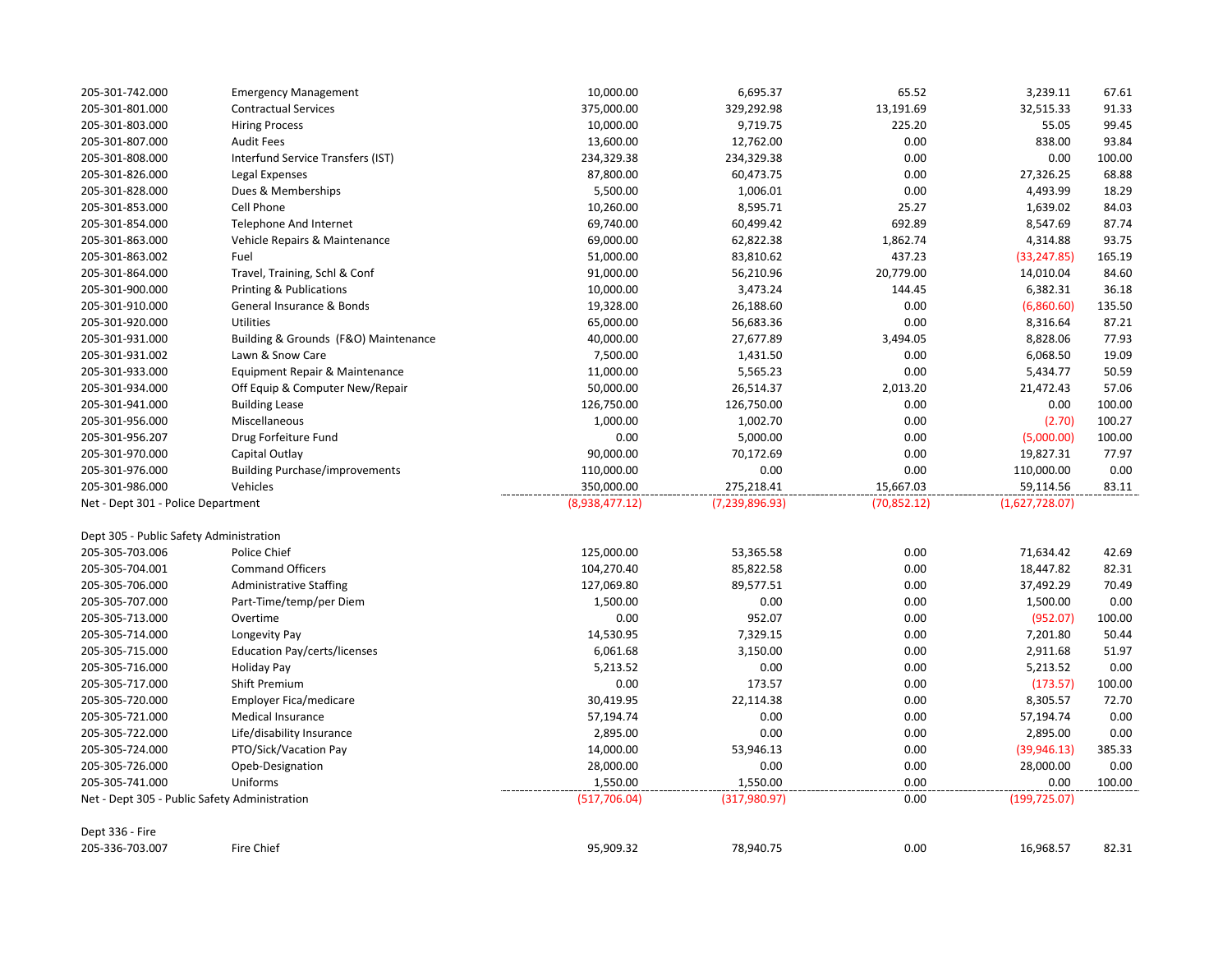| 205-336-704.002                | <b>Fire Officers</b>                 | 836,631.90     | 536,034.48     | 0.00        | 300,597.42    | 64.07  |
|--------------------------------|--------------------------------------|----------------|----------------|-------------|---------------|--------|
| 205-336-705.002                | Paid On-Call Fire Fighters           | 100,000.00     | 263,466.87     | 0.00        | (163, 466.87) | 263.47 |
| 205-336-706.000                | <b>Administrative Staffing</b>       | 65,861.90      | 35,449.28      | 0.00        | 30,412.62     | 53.82  |
| 205-336-708.002                | Shift Fire Fighters                  | 521,336.40     | 458,899.43     | 0.00        | 62,436.97     | 88.02  |
| 205-336-713.000                | Overtime                             | 100,000.00     | 169,591.37     | 0.00        | (69, 591.37)  | 169.59 |
| 205-336-714.000                | Longevity Pay                        | 56,379.83      | 54,032.95      | 0.00        | 2,346.88      | 95.84  |
| 205-336-715.000                | <b>Education Pay/certs/licenses</b>  | 60,000.00      | 52,500.00      | 0.00        | 7,500.00      | 87.50  |
| 205-336-716.000                | <b>Holiday Pay</b>                   | 49,548.72      | 448.80         | 0.00        | 49,099.92     | 0.91   |
| 205-336-719.000                | <b>Worker's Compensation</b>         | 104,380.68     | 32,077.96      | 0.00        | 72,302.72     | 30.73  |
| 205-336-720.000                | Employer Fica/medicare               | 150,541.91     | 126,560.06     | 0.00        | 23,981.85     | 84.07  |
| 205-336-721.000                | <b>Medical Insurance</b>             | 397,129.69     | 280,176.47     | 0.00        | 116,953.22    | 70.55  |
| 205-336-721.001                | Retiree Cost - Medical               | 154,168.01     | 150,886.91     | 56.16       | 3,224.94      | 97.91  |
| 205-336-722.000                | Life/disability Insurance            | 19,833.46      | 17,142.84      | 1,708.03    | 982.59        | 95.05  |
| 205-336-723.000                | <b>Pension Contribution</b>          | 119,810.00     | 137,443.06     | 0.00        | (17,633.06)   | 114.72 |
| 205-336-724.000                | PTO/Sick/Vacation Pay                | 82,200.00      | 26,604.85      | 0.00        | 55,595.15     | 32.37  |
| 205-336-726.000                | Opeb-Designation                     | 114,000.00     | 29,328.83      | 0.00        | 84,671.17     | 25.73  |
| 205-336-740.000                | <b>Operating Supplies</b>            | 26,000.00      | 22,871.08      | 1,361.29    | 1,767.63      | 93.20  |
| 205-336-740.002                | <b>EMS Medical Supplies</b>          | 7,000.00       | 7,409.13       | 0.00        | (409.13)      | 105.84 |
| 205-336-741.000                | Uniforms                             | 10,000.00      | 7,857.25       | 1,068.00    | 1,074.75      | 89.25  |
| 205-336-742.000                | <b>Emergency Management</b>          | 10,000.00      | 5,641.09       | 867.00      | 3,491.91      | 65.08  |
| 205-336-801.000                | <b>Contractual Services</b>          | 75,000.00      | 16,586.05      | 2,864.21    | 55,549.74     | 25.93  |
| 205-336-807.000                | <b>Audit Fees</b>                    | 8,160.00       | 7,657.20       | 0.00        | 502.80        | 93.84  |
| 205-336-808.000                | Interfund Service Transfers (IST)    | 140,597.63     | 140,597.63     | 0.00        | 0.00          | 100.00 |
| 205-336-826.000                | Legal Expenses                       | 5,000.00       | 115.00         | 0.00        | 4,885.00      | 2.30   |
| 205-336-828.000                | Dues & Memberships                   | 2,000.00       | 4,129.54       | 0.00        | (2, 129.54)   | 206.48 |
| 205-336-853.000                | Cell Phone                           | 3,400.00       | 2,459.74       | 0.00        | 940.26        | 72.35  |
| 205-336-854.000                | Telephone And Internet               | 37,840.00      | 48,300.29      | 692.89      | (11, 153.18)  | 129.47 |
| 205-336-863.000                | Vehicle Repairs & Maintenance        | 10,000.00      | 9,215.97       | 5,766.19    | (4,982.16)    | 149.82 |
| 205-336-863.002                | Fuel                                 | 21,000.00      | 26,501.18      | 259.20      | (5,760.38)    | 127.43 |
| 205-336-864.000                | Travel, Training, Schl & Conf        | 46,000.00      | 40,349.34      | 5,786.32    | (135.66)      | 100.29 |
| 205-336-900.000                | Printing & Publications              | 2,000.00       | 922.85         | 79.00       | 998.15        | 50.09  |
| 205-336-910.000                | General Insurance & Bonds            | 31,699.00      | 18,494.01      | 0.00        | 13,204.99     | 58.34  |
| 205-336-920.000                | <b>Utilities</b>                     | 55,000.00      | 58,734.59      | 0.00        | (3,734.59)    | 106.79 |
| 205-336-931.000                | Building & Grounds (F&O) Maintenance | 5,000.00       | 9,311.41       | 1,165.66    | (5,477.07)    | 209.54 |
| 205-336-931.002                | Lawn & Snow Care                     | 0.00           | 6,427.80       | 720.00      | (7, 147.80)   | 100.00 |
| 205-336-933.000                | Equipment Repair & Maintenance       | 0.00           | 3,570.22       | 0.00        | (3,570.22)    | 100.00 |
| 205-336-934.000                | Off Equip & Computer New/Repair      | 5,000.00       | 3,558.51       | 203.73      | 1,237.76      | 75.24  |
| 205-336-948.000                | Water Use                            | 10,000.00      | 10,000.00      | 0.00        | 0.00          | 100.00 |
| Net - Dept 336 - Fire          |                                      | (3,538,428.45) | (2,900,294.79) | (22,597.68) | (615, 535.98) |        |
|                                |                                      |                |                |             |               |        |
| Dept 338 - Dispatch Department |                                      |                |                |             |               |        |
| 205-338-705.001                | Dispatch                             | 398,174.40     | 359,908.98     | 0.00        | 38,265.42     | 90.39  |
| 205-338-705.006                | Part Time Dispatch                   | 39,707.20      | 32,902.35      | 0.00        | 6,804.85      | 82.86  |
| 205-338-713.000                | Overtime                             | 80,000.00      | 60,650.37      | 0.00        | 19,349.63     | 75.81  |
| 205-338-714.000                | Longevity Pay                        | 12,500.00      | 12,500.00      | 0.00        | 0.00          | 100.00 |
| 205-338-715.000                | <b>Education Pay/certs/licenses</b>  | 0.00           | 600.00         | 0.00        | (600.00)      | 100.00 |
| 205-338-716.000                | Holiday Pay                          | 17,894.24      | 0.00           | 0.00        | 17,894.24     | 0.00   |
|                                |                                      |                |                |             |               |        |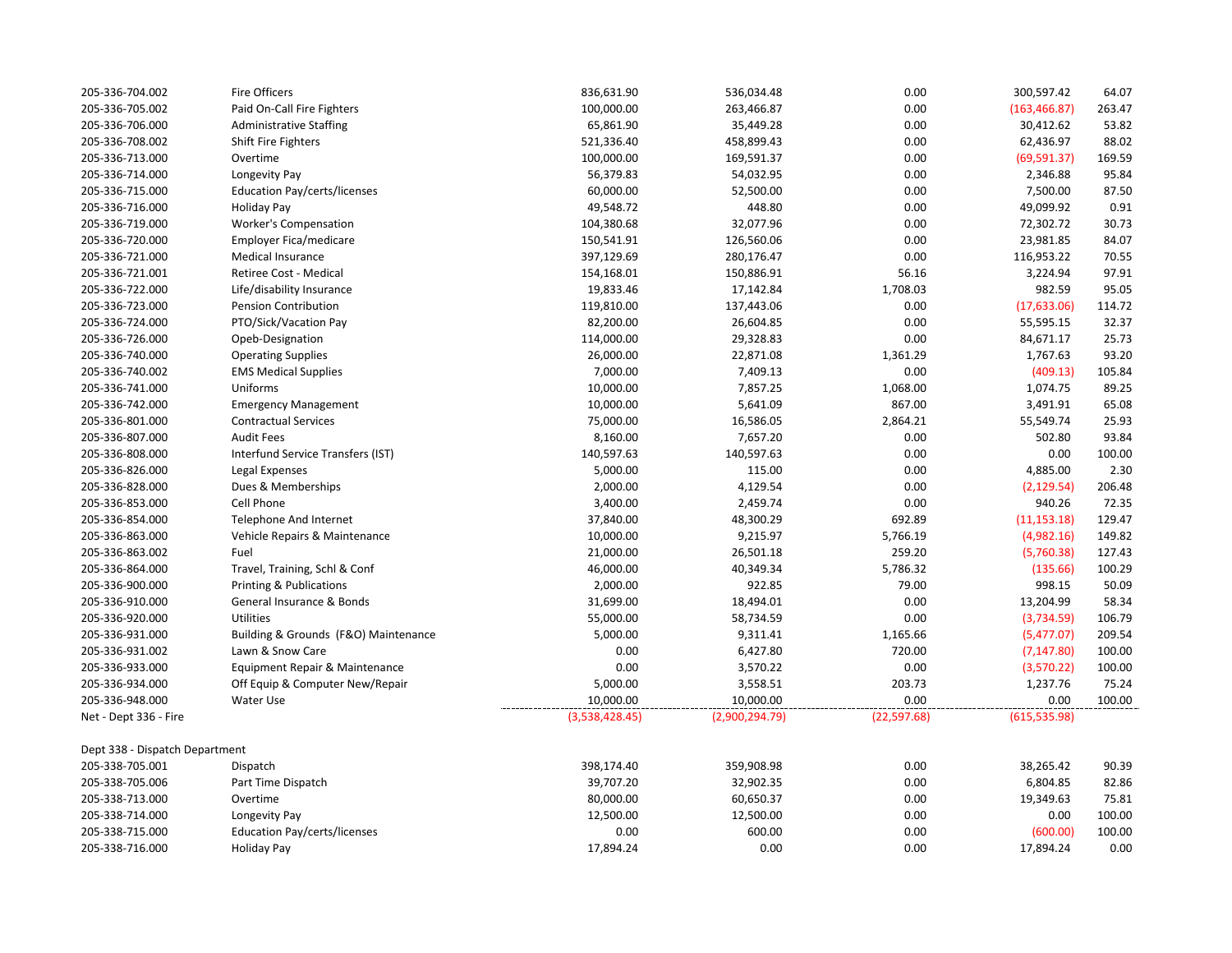| 205-338-717.000                      | <b>Shift Premium</b>                  | 14,000.00      | 13,545.97      | 0.00          | 454.03         | 96.76  |
|--------------------------------------|---------------------------------------|----------------|----------------|---------------|----------------|--------|
| 205-338-720.000                      | Employer Fica/medicare                | 43,664.35      | 37,196.79      | 0.00          | 6,467.56       | 85.19  |
| 205-338-721.000                      | <b>Medical Insurance</b>              | 89,596.25      | 72,849.77      | 0.00          | 16,746.48      | 81.31  |
| 205-338-721.001                      | Retiree Cost-Medical                  | 25,485.58      | 25,737.58      | 0.00          | (252.00)       | 100.99 |
| 205-338-722.000                      | Life/disability Insurance             | 5,788.39       | 0.00           | 0.00          | 5,788.39       | 0.00   |
| 205-338-723.000                      | <b>Pension Contribution</b>           | 47,780.00      | 89,904.91      | 0.00          | (42, 124.91)   | 188.16 |
| 205-338-724.000                      | PTO/Sick/Vacation Pay                 | 8,500.00       | 209.16         | 0.00          | 8,290.84       | 2.46   |
| 205-338-726.000                      | Opeb-Designation                      | 36,800.00      | 14,800.00      | 0.00          | 22,000.00      | 40.22  |
| 205-338-741.000                      | Uniforms                              | 4,000.00       | 4,898.41       | 0.00          | (898.41)       | 122.46 |
| 205-338-853.000                      | Cell Phone                            | 1,080.00       | 364.82         | 0.00          | 715.18         | 33.78  |
| Net - Dept 338 - Dispatch Department |                                       | (824, 970.41)  | (726,069.11)   | 0.00          | (98, 901.30)   |        |
| Dept 340 - Fire Equipment            |                                       |                |                |               |                |        |
| 205-340-740.000                      | <b>Operating Supplies</b>             | 25,000.00      | 13,742.07      | 4,715.00      | 6,542.93       | 73.83  |
| 205-340-740.002                      | <b>EMS Medical Supplies</b>           | 5,000.00       | 3,255.41       | 0.00          | 1,744.59       | 65.11  |
| 205-340-741.000                      | Uniforms                              | 18,000.00      | 8,304.93       | 0.00          | 9,695.07       | 46.14  |
| 205-340-801.000                      | <b>Contractual Services</b>           | 250,000.00     | 182,603.26     | 2,350.00      | 65,046.74      | 73.98  |
| 205-340-863.000                      | Vehicle Repairs & Maintenance         | 70,000.00      | 48,063.36      | 1,150.00      | 20,786.64      | 70.30  |
| 205-340-931.000                      | Building & Grounds (F&O) Maintenance  | 10,000.00      | 12,742.54      | 0.00          | (2,742.54)     | 127.43 |
| 205-340-933.000                      | Equipment Repair & Maintenance        | 30,000.00      | 29,204.78      | 331.87        | 463.35         | 98.46  |
| 205-340-934.000                      | Off Equip & Computer New/Repair       | 30,000.00      | 8,707.04       | 3,611.60      | 17,681.36      | 41.06  |
| 205-340-947.000                      | <b>Hydrant Rental</b>                 | 112,760.00     | 112,760.00     | 0.00          | 0.00           | 100.00 |
| 205-340-956.000                      | Miscellaneous                         | 560.00         | 467.93         | 0.00          | 92.07          | 83.56  |
| 205-340-976.000                      | <b>Building Purchase/improvements</b> | 68,750.00      | 119,184.72     | 0.00          | (50, 434.72)   | 173.36 |
| 205-340-977.000                      | Equipment                             | 80,800.00      | 28,799.40      | 0.00          | 52,000.60      | 35.64  |
| 205-340-986.000                      | Vehicles                              | 271,000.00     | 176,823.00     | 15,002.58     | 79,174.42      | 70.78  |
| 205-340-991.000                      | <b>Principal Payment</b>              | 278,250.00     | 278,250.00     | 0.00          | 0.00           | 100.00 |
| 205-340-995.000                      | <b>Interest Expense</b>               | 20,869.00      | 20,868.75      | 0.00          | 0.25           | 100.00 |
| Net - Dept 340 - Fire Equipment      |                                       | (1,270,989.00) | (1,043,777.19) | (27, 161.05)  | (200,050.76)   |        |
| Fund 205 - Public Safety Fund:       |                                       |                |                |               |                |        |
| <b>TOTAL REVENUES</b>                |                                       | 14,740,515.04  | 14,477,757.48  | 0.00          | 262,757.56     | 98.22  |
| <b>TOTAL EXPENDITURES</b>            |                                       | 15,090,571.02  | 12,228,018.99  | 120,610.85    | 2,741,941.18   | 81.83  |
| NET OF REVENUES & EXPENDITURES       |                                       | (350,055.98)   | 2,249,738.49   | (120, 610.85) | (2,479,183.62) | 608.22 |
| <b>BEG. FUND BALANCE</b>             |                                       | 6,988,869.25   | 6,988,869.25   |               |                |        |
| <b>END FUND BALANCE</b>              |                                       | 6,638,813.27   | 9,238,607.74   |               |                |        |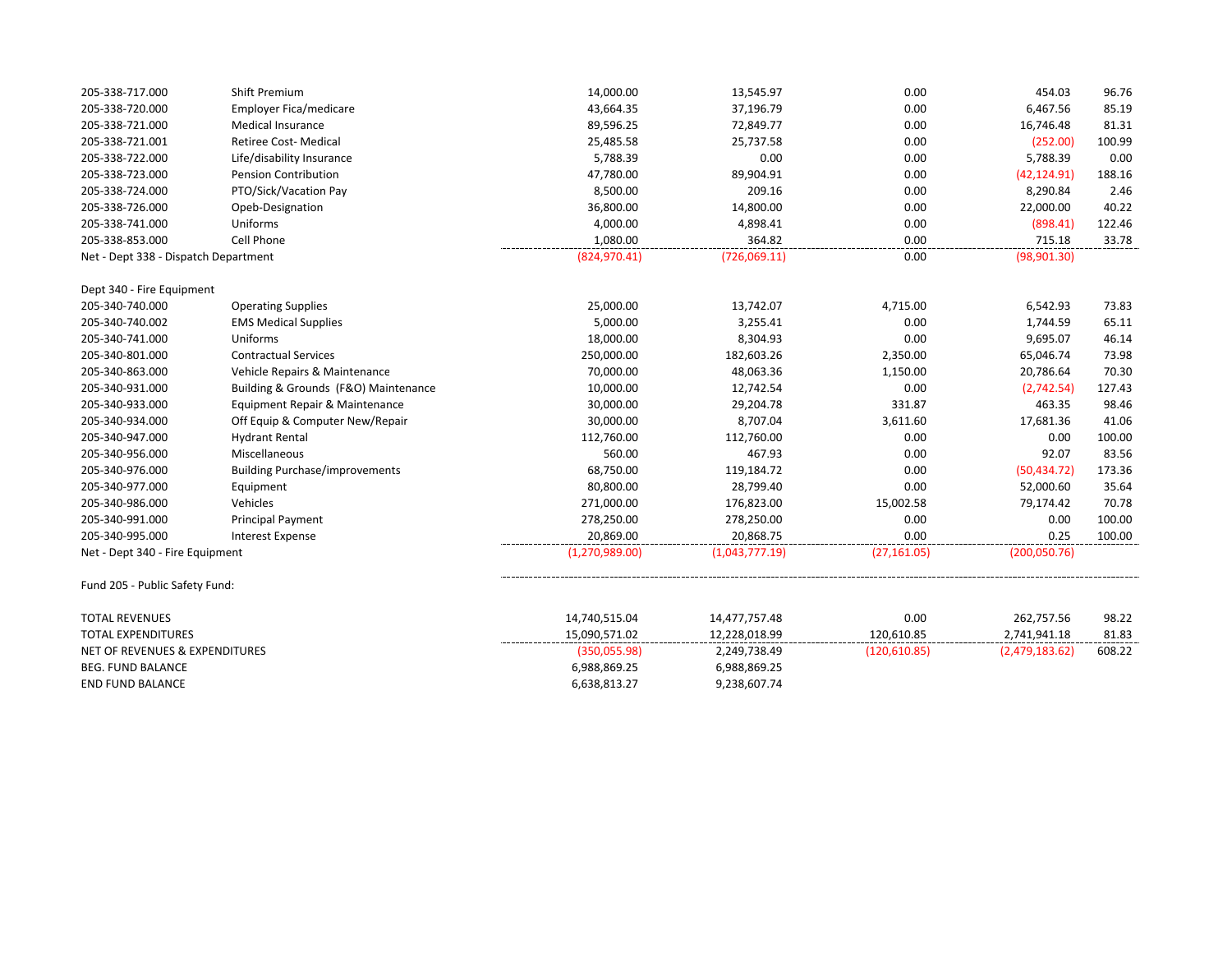| Fund 249 - Building Inspection Dept Fund        |                                   |                  |               |            |               |        |
|-------------------------------------------------|-----------------------------------|------------------|---------------|------------|---------------|--------|
| Dept 000                                        |                                   |                  |               |            |               |        |
| 249-000-480.000                                 | <b>Building Permits</b>           | 750,000.00       | 829,396.07    | 0.00       | (79, 396.07)  | 110.59 |
| 249-000-481.000                                 | <b>Electrical Permits</b>         | 130,000.00       | 171,009.00    | 0.00       | (41,009.00)   | 131.55 |
| 249-000-482.000                                 | <b>Heating Permits</b>            | 130,000.00       | 177,589.00    | 0.00       | (47,589.00)   | 136.61 |
| 249-000-483.000                                 | <b>Plumbing Permits</b>           | 100,000.00       | 109,645.00    | 0.00       | (9,645.00)    | 109.65 |
| 249-000-484.000                                 | <b>Foreclosure Permits</b>        | 5,000.00         | 1,350.00      | 0.00       | 3,650.00      | 27.00  |
| 249-000-642.000                                 | <b>Miscellaneous Receipts</b>     | 2,000.00         | 2,254.90      | 0.00       | (254.90)      | 112.75 |
| 249-000-660.000                                 | <b>Bond Forfeitures</b>           | 12,000.00        | 6,405.00      | 0.00       | 5,595.00      | 53.38  |
| Net - Dept 000                                  |                                   | 1,129,000.00     | 1,297,648.97  | 0.00       | (168, 648.97) |        |
|                                                 |                                   |                  |               |            |               |        |
| Dept 371 - Building Inspection Department       |                                   |                  |               |            |               |        |
| 249-371-703.000                                 | Director/admin/coordinator        | 103,177.62       | 84,923.12     | 0.00       | 18,254.50     | 82.31  |
| 249-371-704.000                                 | Assistant/deputy                  | 43,500.00        | 31,162.86     | 0.00       | 12,337.14     | 71.64  |
| 249-371-706.000                                 | <b>Administrative Staffing</b>    | 124,219.50       | 99,341.86     | 0.00       | 24,877.64     | 79.97  |
| 249-371-709.001                                 | <b>Building Inspector</b>         | 113,443.20       | 82,626.26     | 0.00       | 30,816.94     | 72.83  |
| 249-371-709.002                                 | Plumbing/heating Inspector        | 76,668.80        | 75,211.26     | 0.00       | 1,457.54      | 98.10  |
| 249-371-709.003                                 | <b>Electrical Inspector</b>       | 76,668.80        | 59,751.51     | 0.00       | 16,917.29     | 77.93  |
| 249-371-713.000                                 | Overtime                          | 2,500.00         | 86.01         | 0.00       | 2,413.99      | 3.44   |
| 249-371-714.000                                 | Longevity Pay                     | 24,919.10        | 25,247.98     | 0.00       | (328.88)      | 101.32 |
| 249-371-719.000                                 | <b>Worker's Compensation</b>      | 29,986.20        | 11,096.11     | 0.00       | 18,890.09     | 37.00  |
| 249-371-720.000                                 | Employer Fica/medicare            | 44,570.00        | 36,096.64     | 0.00       | 8,473.36      | 80.99  |
| 249-371-721.000                                 | Medical Insurance                 | 148,279.98       | 130,765.48    | 0.00       | 17,514.50     | 88.19  |
| 249-371-721.001                                 | Retiree Cost - Medical            | 78,439.88        | 65,897.28     | 32.76      | 12,509.84     | 84.05  |
| 249-371-722.000                                 | Life/disability Insurance         | 6,545.66         | 5,617.50      | 561.75     | 366.41        | 94.40  |
| 249-371-723.000                                 | <b>Pension Contribution</b>       | 57,692.84        | 52,493.54     | 0.00       | 5,199.30      | 90.99  |
| 249-371-724.000                                 | PTO/Sick/Vacation Pay             | 17,500.00        | 28,845.89     | 0.00       | (11, 345.89)  | 164.83 |
| 249-371-726.000                                 | Opeb-Designation                  | 32,200.00        | 3,750.00      | 0.00       | 28,450.00     | 11.65  |
| 249-371-740.000                                 | <b>Operating Supplies</b>         | 7,400.00         | 5,059.41      | 0.00       | 2,340.59      | 68.37  |
| 249-371-801.000                                 | <b>Contractual Services</b>       | 1,000.00         | 45.00         | 0.00       | 955.00        | 4.50   |
| 249-371-807.000                                 | <b>Audit Fees</b>                 | 5,440.00         | 5,104.80      | 0.00       | 335.20        | 93.84  |
| 249-371-808.000                                 | Interfund Service Transfers (IST) | 66,645.00        | 66,645.00     | 0.00       | 0.00          | 100.00 |
| 249-371-826.000                                 | Legal Expenses                    | 500.00           | 0.00          | 0.00       | 500.00        | 0.00   |
| 249-371-828.000                                 | Dues & Memberships                | 1,700.00         | 2,460.00      | 0.00       | (760.00)      | 144.71 |
| 249-371-853.000                                 | Cell Phone                        | 2,400.00         | 1,539.96      | 0.00       | 860.04        | 64.17  |
| 249-371-863.000                                 | Vehicle Repairs & Maintenance     | 3,500.00         | 2,378.58      | 97.65      | 1,023.77      | 70.75  |
| 249-371-863.002                                 | Fuel                              | 5,000.00         | 6,476.83      | 0.00       | (1,476.83)    | 129.54 |
| 249-371-864.000                                 | Travel, Training, Schl & Conf     | 5,000.00         | 4,774.48      | 540.32     | (314.80)      | 106.30 |
| 249-371-900.000                                 | Printing & Publications           | 3,000.00         | 162.49        | 0.00       | 2,837.51      | 5.42   |
| 249-371-910.000                                 | General Insurance & Bonds         | 14,203.00        | 10,632.85     | 0.00       | 3,570.15      | 74.86  |
| 249-371-934.000                                 | Off Equip & Computer New/Repair   | 7,200.00         | 7,901.27      | 278.71     | (979.98)      | 113.61 |
| 249-371-941.000                                 | <b>Building Lease</b>             | 30,900.00        | 30,900.00     | 0.00       | 0.00          | 100.00 |
| 249-371-956.000                                 | Miscellaneous                     | 300.00           | 276.99        | 0.00       | 23.01         | 92.33  |
| Net - Dept 371 - Building Inspection Department |                                   | (1, 134, 499.58) | (937, 270.96) | (1,511.19) | (195, 717.43) |        |
|                                                 |                                   |                  |               |            |               |        |

Fund 249 ‐ Building Inspection Dept Fund: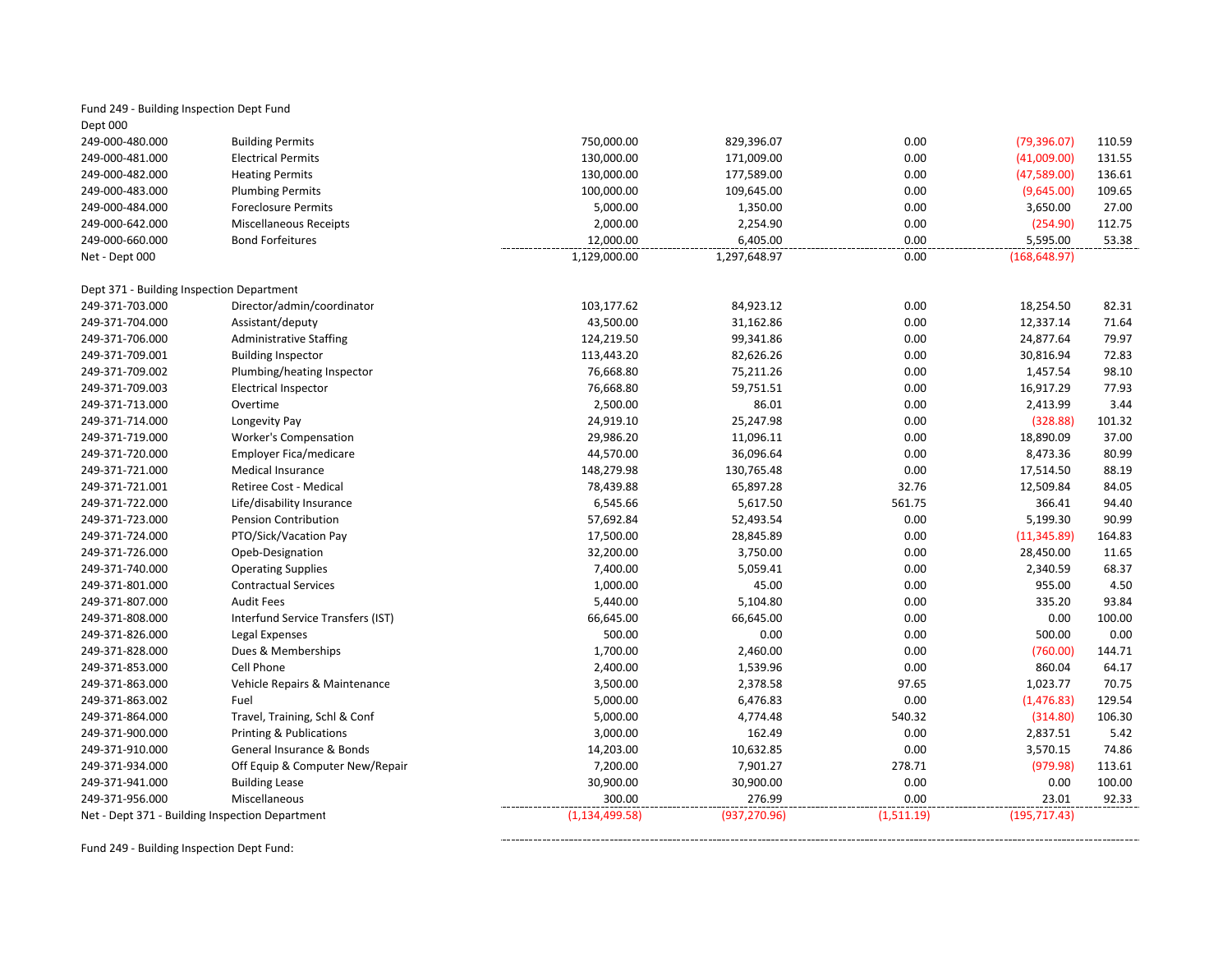| <b>TOTAL REVENUES</b>          | 1.129.000.00 | 1,297,648.97 | 0.00      | (168.648.97)  | 114.94   |
|--------------------------------|--------------|--------------|-----------|---------------|----------|
| TOTAL EXPENDITURES             | 1.134.499.58 | 937.270.96   | 1.511.19  | 195.717.43    | 82.75    |
| NET OF REVENUES & EXPENDITURES | (5,499.58)   | 360.378.01   | 1,511.19) | (364, 366.40) | 6.525.35 |
| <b>BEG. FUND BALANCE</b>       | 58,902.92    | 58,902.92    |           |               |          |
| END FUND BALANCE               | 53.403.34    | 419,280.93   |           |               |          |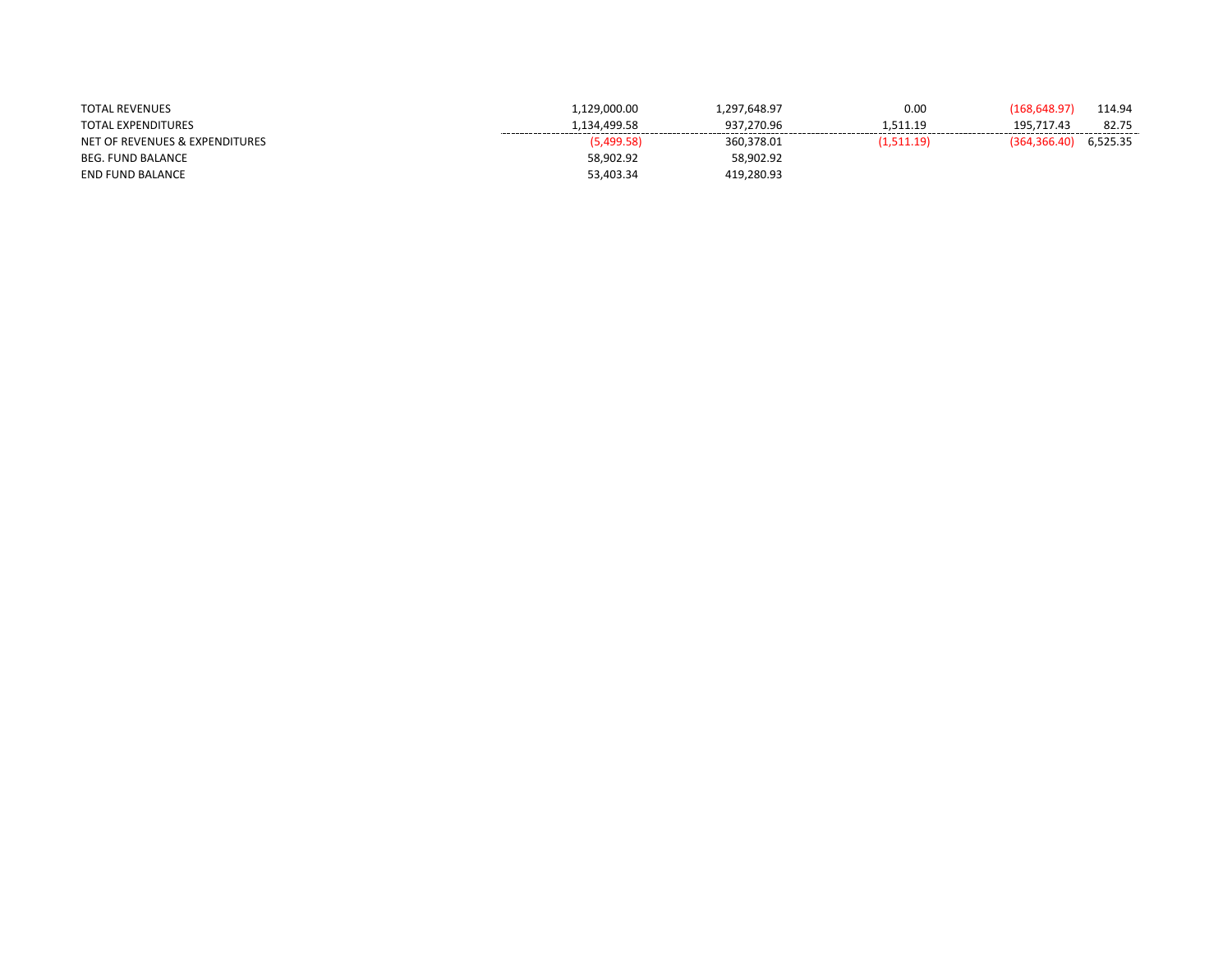| Dept 000                                 |                                  |            |            |          |             |        |
|------------------------------------------|----------------------------------|------------|------------|----------|-------------|--------|
| 508-000-625.001                          | Youth Baseball/softball Fees     | 60,000.00  | 51,365.16  | 0.00     | 8,634.84    | 85.61  |
| 508-000-625.002                          | <b>Basketball Fees</b>           | 22,000.00  | 1,912.00   | 0.00     | 20,088.00   | 8.69   |
| 508-000-625.003                          | Flag Football Fees               | 3,000.00   | 5,435.00   | 0.00     | (2,435.00)  | 181.17 |
| 508-000-625.004                          | Camp/playground Fees             | 70,000.00  | 10,580.00  | 0.00     | 59,420.00   | 15.11  |
| 508-000-625.006                          | <b>Martial Arts</b>              | 2,000.00   | 2,961.90   | 0.00     | (961.90)    | 148.10 |
| 508-000-625.007                          | Soccer Fees                      | 10,000.00  | 17,887.00  | 0.00     | (7,887.00)  | 178.87 |
| 508-000-625.009                          | <b>Golf Fees</b>                 | 1,500.00   | 5,775.80   | 0.00     | (4, 275.80) | 385.05 |
| 508-000-625.010                          | <b>Horseback Riding Fees</b>     | 500.00     | 0.00       | 0.00     | 500.00      | 0.00   |
| 508-000-625.011                          | <b>Gymnastics Fees</b>           | 3,000.00   | 0.00       | 0.00     | 3,000.00    | 0.00   |
| 508-000-625.012                          | Floor Hockey Fees                | 1,500.00   | 1,175.00   | 0.00     | 325.00      | 78.33  |
| 508-000-625.016                          | <b>Bus Trip Fees</b>             | 13,500.00  | 17,017.00  | 0.00     | (3,517.00)  | 126.05 |
| 508-000-625.021                          | <b>Bowling Fees</b>              | 1,500.00   | 5,805.00   | 0.00     | (4,305.00)  | 387.00 |
| 508-000-625.023                          | <b>Tot Sports</b>                | 2,500.00   | 4,010.00   | 0.00     | (1,510.00)  | 160.40 |
| 508-000-625.026                          | Daddy Daughter                   | 10,000.00  | 4,298.00   | 0.00     | 5,702.00    | 42.98  |
| 508-000-625.027                          | Halloween Party                  | 2,000.00   | 3,390.00   | 0.00     | (1,390.00)  | 169.50 |
| 508-000-625.028                          | Mother Son                       | 1,000.00   | 0.00       | 0.00     | 1,000.00    | 0.00   |
| 508-000-625.029                          | Program Development              | 18,000.00  | 9,883.61   | 0.00     | 8,116.39    | 54.91  |
| 508-000-625.030                          | Concerts In The Park             | 1,000.00   | 3,000.00   | 0.00     | (2,000.00)  | 300.00 |
| 508-000-625.034                          | Art                              | 1,000.00   | 0.00       | 0.00     | 1,000.00    | 0.00   |
| 508-000-625.035                          | Safety                           | 500.00     | 0.00       | 0.00     | 500.00      | 0.00   |
| 508-000-625.036                          | Dance                            | 1,500.00   | 3,605.00   | 0.00     | (2, 105.00) | 240.33 |
| 508-000-625.037                          | <b>Babysitting</b>               | 1,200.00   | 1,695.00   | 0.00     | (495.00)    | 141.25 |
| 508-000-625.038                          | Fitness                          | 2,500.00   | 1,963.00   | 0.00     | 537.00      | 78.52  |
| 508-000-625.039                          | Tennis                           | 1,600.00   | 1,735.00   | 0.00     | (135.00)    | 108.44 |
| 508-000-625.040                          | Music                            | 1,000.00   | 3,830.00   | 0.00     | (2,830.00)  | 383.00 |
| 508-000-625.042                          | Senior Program Development       | 15,000.00  | 30,886.00  | 0.00     | (15,886.00) | 205.91 |
| 508-000-625.043                          | <b>SMART Bus</b>                 | 47,700.00  | 1,250.00   | 0.00     | 46,450.00   | 2.62   |
| 508-000-665.000                          | Interest Income                  | 2,700.00   | 218.77     | 0.00     | 2,481.23    | 8.10   |
| Net - Dept 000                           |                                  | 297,700.00 | 189,678.24 | 0.00     | 108,021.76  |        |
|                                          |                                  |            |            |          |             |        |
| Dept 753 - Leisure Services 508 Programs |                                  |            |            |          |             |        |
| 508-753-707.000                          | Part-Time/temp/per Diem          | 50,000.00  | 7,676.56   | 0.00     | 42,323.44   | 15.35  |
| 508-753-720.000                          | Employer Fica/medicare           | 3,825.00   | 587.31     | 0.00     | 3,237.69    | 15.35  |
| 508-753-801.000                          | <b>Contractual Services</b>      | 2,750.00   | 2,750.00   | 0.00     | 0.00        | 100.00 |
| 508-753-956.000                          | Miscellaneous                    | 1,200.00   | 913.78     | 0.00     | 286.22      | 76.15  |
| 508-753-956.001                          | Youth Baseball/softball Exp      | 50,000.00  | 21,571.28  | 1,697.50 | 26,731.22   | 46.54  |
| 508-753-956.002                          | <b>Basketball Expenses</b>       | 21,000.00  | 883.20     | 0.00     | 20,116.80   | 4.21   |
| 508-753-956.003                          | <b>Flag Football Expenses</b>    | 2,000.00   | 0.00       | 0.00     | 2,000.00    | 0.00   |
| 508-753-956.004                          | Camp/playground Expenses         | 12,000.00  | 691.42     | 0.00     | 11,308.58   | 5.76   |
| 508-753-956.006                          | <b>Martial Arts</b>              | 1,400.00   | 1,854.30   | 147.00   | (601.30)    | 142.95 |
| 508-753-956.007                          | Soccer Expenses                  | 7,000.00   | 12,096.00  | 0.00     | (5,096.00)  | 172.80 |
| 508-753-956.009                          | <b>Golf Expenses</b>             | 3,250.00   | 4,284.00   | 0.00     | (1,034.00)  | 131.82 |
| 508-753-956.010                          | <b>Horseback Riding Expenses</b> | 350.00     | 0.00       | 0.00     | 350.00      | 0.00   |
| 508-753-956.011                          | <b>Gymnastics Expenses</b>       | 2,100.00   | 0.00       | 0.00     | 2,100.00    | 0.00   |
|                                          |                                  |            |            |          |             |        |

Fund 508 ‐ Leisure Services Fund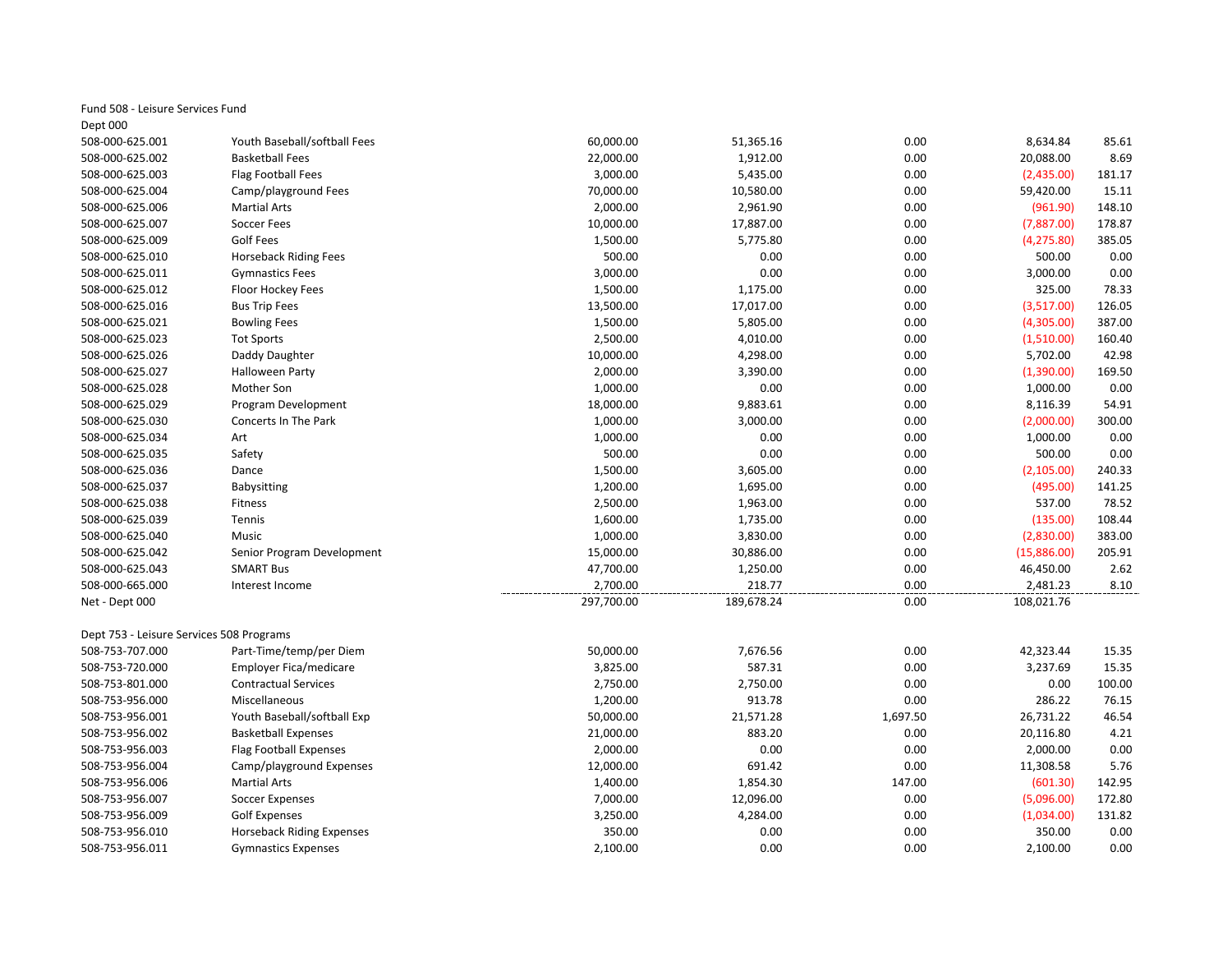| 508-753-956.012                                | <b>Floor Hockey Expenses</b> | 1,050.00      | 696.00        | 0.00       | 354.00       | 66.29  |
|------------------------------------------------|------------------------------|---------------|---------------|------------|--------------|--------|
| 508-753-956.016                                | <b>Bus Trip Expenses</b>     | 12,000.00     | 5,578.60      | 735.00     | 5,686.40     | 52.61  |
| 508-753-956.021                                | <b>Bowling Expenses</b>      | 2,350.00      | 2,464.00      | 0.00       | (114.00)     | 104.85 |
| 508-753-956.023                                | <b>Tot Sports</b>            | 1,800.00      | 2,289.64      | 0.00       | (489.64)     | 127.20 |
| 508-753-956.026                                | Daddy Daughter               | 3,560.00      | 450.32        | 0.00       | 3,109.68     | 12.65  |
| 508-753-956.027                                | Halloween Party              | 2,000.00      | 2,173.39      | 0.00       | (173.39)     | 108.67 |
| 508-753-956.028                                | Mother Son                   | 1,000.00      | 0.00          | 0.00       | 1,000.00     | 0.00   |
| 508-753-956.029                                | Program Development          | 14,400.00     | 4,407.68      | 110.24     | 9,882.08     | 31.37  |
| 508-753-956.030                                | Concerts In The Park         | 5,000.00      | 2,000.00      | 0.00       | 3,000.00     | 40.00  |
| 508-753-956.034                                | Art                          | 600.00        | 0.00          | 0.00       | 600.00       | 0.00   |
| 508-753-956.035                                | Safety                       | 600.00        | 500.00        | 0.00       | 100.00       | 83.33  |
| 508-753-956.036                                | Dance                        | 2,545.00      | 2,205.00      | 0.00       | 340.00       | 86.64  |
| 508-753-956.037                                | Babysitting                  | 1,080.00      | 1,150.00      | 0.00       | (70.00)      | 106.48 |
| 508-753-956.038                                | Fitness                      | 1,750.00      | 1,198.80      | 0.00       | 551.20       | 68.50  |
| 508-753-956.039                                | Tennis                       | 1,120.00      | 1,085.00      | 0.00       | 35.00        | 96.88  |
| 508-753-956.040                                | Music                        | 1,645.00      | 1,832.60      | 856.80     | (1,044.40)   | 163.49 |
| 508-753-956.041                                | <b>Special Events</b>        | 1,500.00      | 0.00          | 0.00       | 1,500.00     | 0.00   |
| 508-753-956.042                                | Senior Program Development   | 14,000.00     | 21,589.81     | 208.96     | (7,798.77)   | 155.71 |
| 508-753-956.043                                | <b>SMART Bus</b>             | 47,700.00     | 8,900.00      | 0.00       | 38,800.00    | 18.66  |
| 508-753-970.000                                | Capital Outlay               | 30,000.00     | 0.00          | 0.00       | 30,000.00    | 0.00   |
| Net - Dept 753 - Leisure Services 508 Programs |                              | (302, 575.00) | (111, 828.69) | (3,755.50) | (186,990.81) |        |
| Fund 508 - Leisure Services Fund:              |                              |               |               |            |              |        |
| <b>TOTAL REVENUES</b>                          |                              | 297,700.00    | 189,678.24    | 0.00       | 108,021.76   | 63.71  |

| TUTAL NEVENUES                 | 297,700.00 | 109.070.24 | v.vu       | 100.021.70  | <b>05.7T</b> |
|--------------------------------|------------|------------|------------|-------------|--------------|
| TOTAL EXPENDITURES             | 302.575.00 | 111.828.69 | 1.755.50   | 186.990.81  | 38.20        |
| NET OF REVENUES & EXPENDITURES | (4,875.00) | 77,849.55  | (755.50, د | (78,969.05) | 1,519.88     |
| BEG. FUND BALANCE              | 538.149.51 | 538,149.51 |            |             |              |
| <b>END FUND BALANCE</b>        | 533,274.51 | 615,999.06 |            |             |              |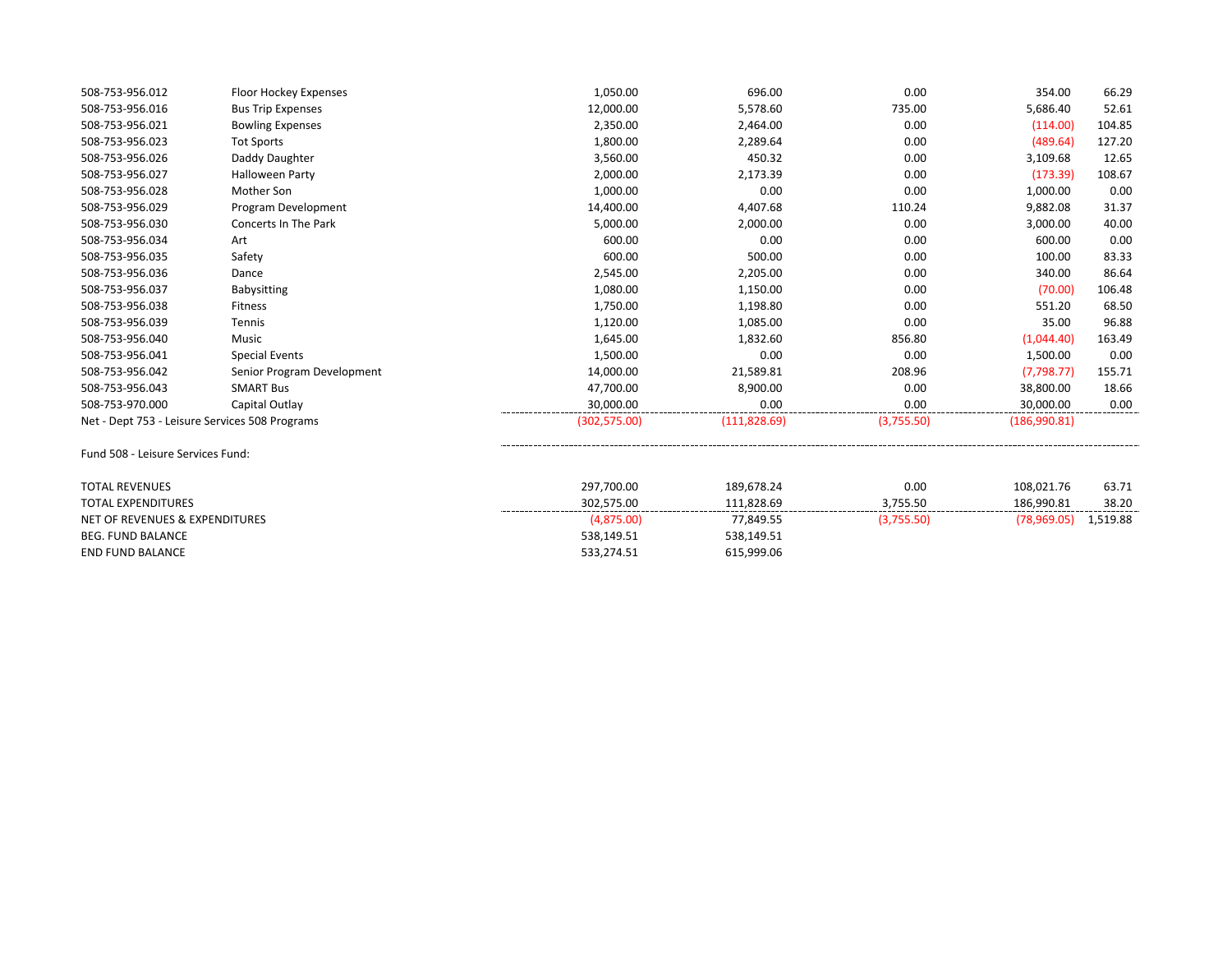| Fund 545 - Brandenburg Park Fund  |                                      |               |               |      |               |        |
|-----------------------------------|--------------------------------------|---------------|---------------|------|---------------|--------|
| Dept 000                          |                                      |               |               |      |               |        |
| 545-000-550.000                   | Grants                               | 370,000.00    | 728,337.06    | 0.00 | (358, 337.06) | 196.85 |
| 545-000-625.008                   | Vending/concession Fees              | 1,000.00      | 0.00          | 0.00 | 1,000.00      | 0.00   |
| 545-000-642.000                   | <b>Miscellaneous Receipts</b>        | 1,000.00      | 350.00        | 0.00 | 650.00        | 35.00  |
| 545-000-651.000                   | Season Passes                        | 33,000.00     | 38,408.57     | 0.00 | (5,408.57)    | 116.39 |
| 545-000-652.000                   | Gate Receipts                        | 70,000.00     | 69,479.13     | 0.00 | 520.87        | 99.26  |
| 545-000-653.000                   | <b>Pavilion Rental</b>               | 22,000.00     | 20,500.00     | 0.00 | 1,500.00      | 93.18  |
| 545-000-665.000                   | Interest Income                      | 5,000.00      | 409.02        | 0.00 | 4,590.98      | 8.18   |
| Net - Dept 000                    |                                      | 502,000.00    | 857,483.78    | 0.00 | (355, 483.78) |        |
| Dept 756 - Brandenburg Park       |                                      |               |               |      |               |        |
| 545-756-707.000                   | Part-Time/temp/per Diem              | 40,000.00     | 36,006.77     | 0.00 | 3,993.23      | 90.02  |
| 545-756-713.000                   | Overtime                             | 500.00        | 63.38         | 0.00 | 436.62        | 12.68  |
| 545-756-720.000                   | Employer Fica/medicare               | 3,098.25      | 2,759.32      | 0.00 | 338.93        | 89.06  |
| 545-756-740.000                   | <b>Operating Supplies</b>            | 5,000.00      | 5,004.72      | 0.00 | (4.72)        | 100.09 |
| 545-756-801.000                   | <b>Contractual Services</b>          | 2,500.00      | 949.00        | 0.00 | 1,551.00      | 37.96  |
| 545-756-853.000                   | Cell Phone                           | 0.00          | 333.38        | 0.00 | (333.38)      | 100.00 |
| 545-756-854.000                   | <b>Telephone And Internet</b>        | 2,000.00      | 2,700.99      | 0.00 | (700.99)      | 135.05 |
| 545-756-863.000                   | Vehicle Repairs & Maintenance        | 1,250.00      | 0.00          | 0.00 | 1,250.00      | 0.00   |
| 545-756-910.000                   | General Insurance & Bonds            | 1,870.00      | 1,361.02      | 0.00 | 508.98        | 72.78  |
| 545-756-920.000                   | Utilities                            | 25,000.00     | 16,896.61     | 0.00 | 8,103.39      | 67.59  |
| 545-756-931.000                   | Building & Grounds (F&O) Maintenance | 14,500.00     | 27,602.55     | 0.00 | (13, 102.55)  | 190.36 |
| 545-756-931.001                   | Janitorial Services                  | 6,800.00      | 0.00          | 0.00 | 6,800.00      | 0.00   |
| 545-756-931.002                   | Lawn & Snow Care                     | 18,280.00     | 10,100.00     | 0.00 | 8,180.00      | 55.25  |
| 545-756-931.003                   | F&O Contractual Maintenance          | 0.00          | 96.12         | 0.00 | (96.12)       | 100.00 |
| 545-756-933.000                   | Equipment Repair & Maintenanc        | 3,500.00      | 0.00          | 0.00 | 3,500.00      | 0.00   |
| 545-756-940.000                   | Rentals & Leases                     | 1,000.00      | 0.00          | 0.00 | 1,000.00      | 0.00   |
| 545-756-956.000                   | Miscellaneous                        | 400.00        | 334.37        | 0.00 | 65.63         | 83.59  |
| 545-756-956.008                   | Vending/concession Expenses          | 1,000.00      | 0.00          | 0.00 | 1,000.00      | 0.00   |
| 545-756-968.000                   | <b>Depreciation Expense</b>          | 165,000.00    | 0.00          | 0.00 | 165,000.00    | 0.00   |
| Net - Dept 756 - Brandenburg Park |                                      | (291, 698.25) | (104, 208.23) | 0.00 | (187, 490.02) |        |
| Fund 545 - Brandenburg Park Fund: |                                      |               |               |      |               |        |
| <b>TOTAL REVENUES</b>             |                                      | 502,000.00    | 857,483.78    | 0.00 | (355, 483.78) | 170.81 |
| <b>TOTAL EXPENDITURES</b>         |                                      | 291,698.25    | 104,208.23    | 0.00 | 187,490.02    | 35.72  |
| NET OF REVENUES & EXPENDITURES    |                                      | 210,301.75    | 753,275.55    | 0.00 | (542, 973.80) | 358.19 |

END FUND BALANCE 3,388,183.07 3,931,156.87

BALANCE 3,177,881.32 3,177,881.32

BEG. FUND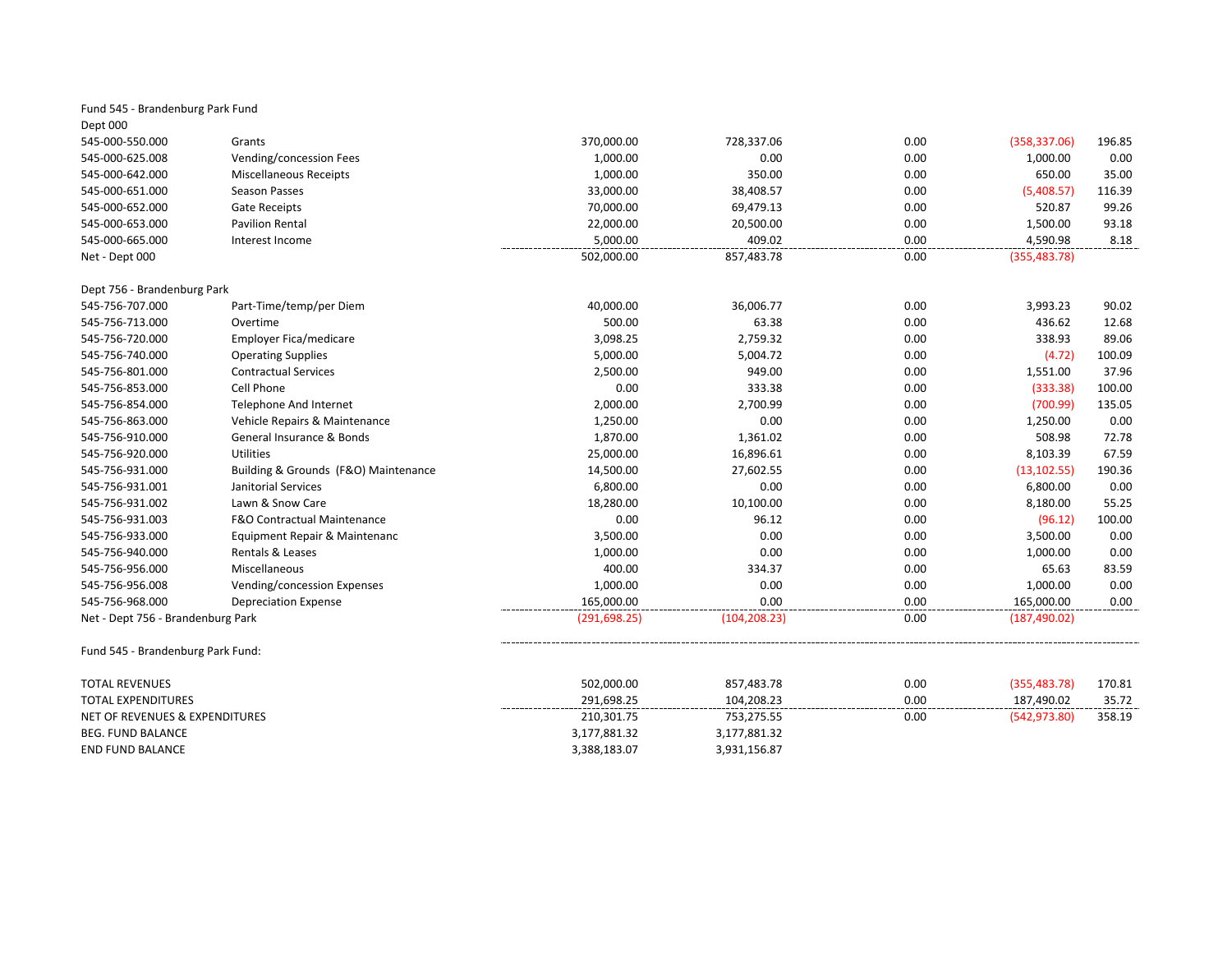| Fund 591 - Water & Sewer Fund         |                                     |              |            |           |              |          |
|---------------------------------------|-------------------------------------|--------------|------------|-----------|--------------|----------|
| Dept 000                              |                                     |              |            |           |              |          |
| 591-000-468.000                       | <b>Contractor Registration</b>      | 3,000.00     | 3,650.00   | 0.00      | (650.00)     | 121.67   |
| 591-000-612.000                       | <b>Connection Fees</b>              | 20,000.00    | 22,780.00  | 0.00      | (2,780.00)   | 113.90   |
| 591-000-665.000                       | Interest Income                     | 95,000.00    | 20,340.12  | 0.00      | 74,659.88    | 21.41    |
| 591-000-673.000                       | Sale Of Fixed Assets                | 2,000.00     | 25,330.00  | 0.00      | (23, 330.00) | 1,266.50 |
| 591-000-693.000                       | Interfund Service Transfers (IST)   | 0.00         | 5,391.89   | 0.00      | (5,391.89)   | 100.00   |
| Net - Dept 000                        |                                     | 120,000.00   | 77,492.01  | 0.00      | 42,507.99    |          |
| Dept 441 - Water & Sewer Expenditures |                                     |              |            |           |              |          |
| 591-441-703.005                       | Superintendent                      | 103,177.62   | 84,923.12  | 0.00      | 18,254.50    | 82.31    |
| 591-441-704.000                       | Assistant/deputy                    | 88,294.70    | 72,673.33  | 0.00      | 15,621.37    | 82.31    |
| 591-441-705.000                       | Operations                          | 1,003,537.60 | 724,956.77 | 0.00      | 278,580.83   | 72.24    |
| 591-441-706.000                       | <b>Administrative Staffing</b>      | 215,572.50   | 175,984.57 | 0.00      | 39,587.93    | 81.64    |
| 591-441-707.000                       | Part-Time/temp/per Diem             | 15,000.00    | 6,790.00   | 0.00      | 8,210.00     | 45.27    |
| 591-441-708.000                       | Maintenance/standby                 | 15,600.00    | 12,840.00  | 0.00      | 2,760.00     | 82.31    |
| 591-441-713.000                       | Overtime                            | 50,000.00    | 17,198.90  | 0.00      | 32,801.10    | 34.40    |
| 591-441-714.000                       | Longevity Pay                       | 74,117.99    | 73,894.91  | 0.00      | 223.08       | 99.70    |
| 591-441-715.000                       | <b>Education Pay/certs/licenses</b> | 14,500.00    | 2,000.00   | 0.00      | 12,500.00    | 13.79    |
| 591-441-719.000                       | <b>Worker's Compensation</b>        | 10,467.23    | 15,537.50  | 0.00      | (5,070.27)   | 148.44   |
| 591-441-720.000                       | Employer Fica/medicare              | 125,444.73   | 92,681.65  | 0.00      | 32,763.08    | 73.88    |
| 591-441-721.000                       | Medical Insurance                   | 336,416.55   | 303,650.79 | 0.00      | 32,765.76    | 90.26    |
| 591-441-721.001                       | Retiree Cost - Medical              | 173,876.03   | 143,253.66 | 37.44     | 30,584.93    | 82.41    |
| 591-441-722.000                       | Life/disability Insurance           | 21,478.15    | 17,638.91  | 1,776.64  | 2,062.60     | 90.40    |
| 591-441-723.000                       | <b>Pension Contribution</b>         | 151,355.49   | 153,829.52 | 0.00      | (2,474.03)   | 101.63   |
| 591-441-724.000                       | PTO/Sick/Vacation Pay               | 60,000.00    | 57,338.75  | 0.00      | 2,661.25     | 95.56    |
| 591-441-726.000                       | Opeb-Designation                    | 105,800.00   | 15,000.00  | 0.00      | 90,800.00    | 14.18    |
| 591-441-727.000                       | <b>Office Supplies</b>              | 7,500.00     | 2,607.92   | 591.73    | 4,300.35     | 42.66    |
| 591-441-740.000                       | <b>Operating Supplies</b>           | 41,000.00    | 24,070.37  | 2,924.82  | 14,004.81    | 65.84    |
| 591-441-741.000                       | Uniforms                            | 15,000.00    | 11,136.63  | 364.10    | 3,499.27     | 76.67    |
| 591-441-801.000                       | <b>Contractual Services</b>         | 110,000.00   | 52,669.32  | 6,174.95  | 51,155.73    | 53.49    |
| 591-441-807.000                       | <b>Audit Fees</b>                   | 20,400.00    | 19,593.00  | 0.00      | 807.00       | 96.04    |
| 591-441-808.000                       | Interfund Service Transfers (IST)   | 452,912.18   | 352,912.18 | 0.00      | 100,000.00   | 77.92    |
| 591-441-821.000                       | <b>Engineering Fees</b>             | 75,000.00    | 43,928.20  | 7,504.60  | 23,567.20    | 68.58    |
| 591-441-826.000                       | Legal Expenses                      | 10,000.00    | 7,978.75   | 0.00      | 2,021.25     | 79.79    |
| 591-441-828.000                       | Dues & Memberships                  | 18,000.00    | 16,687.45  | 10,889.57 | (9,577.02)   | 153.21   |
| 591-441-831.000                       | <b>Bill Preparation</b>             | 72,000.00    | 20,417.32  | 9,071.55  | 42,511.13    | 40.96    |
| 591-441-851.000                       | <b>Dispatch Services</b>            | 20,000.00    | 20,000.00  | 0.00      | 0.00         | 100.00   |
| 591-441-853.000                       | Cell Phone                          | 8,000.00     | 6,880.78   | 0.00      | 1,119.22     | 86.01    |
| 591-441-854.000                       | <b>Telephone And Internet</b>       | 45,000.00    | 35,943.84  | 2,206.50  | 6,849.66     | 84.78    |
| 591-441-863.000                       | Vehicle Repairs & Maintenance       | 40,000.00    | 30,659.25  | 14,335.64 | (4,994.89)   | 112.49   |
| 591-441-863.002                       | Fuel                                | 42,000.00    | 47,217.67  | 0.00      | (5,217.67)   | 112.42   |
| 591-441-864.000                       | Travel, Training, Schl & Conf       | 10,000.00    | 2,351.14   | 0.00      | 7,648.86     | 23.51    |
| 591-441-900.000                       | <b>Printing &amp; Publications</b>  | 10,000.00    | 41.57      | 0.00      | 9,958.43     | 0.42     |
| 591-441-910.000                       | General Insurance & Bonds           | 43,169.00    | 32,949.78  | 0.00      | 10,219.22    | 76.33    |
| 591-441-920.000                       | <b>Utilities</b>                    | 50,000.00    | 33,206.85  | 0.00      | 16,793.15    | 66.41    |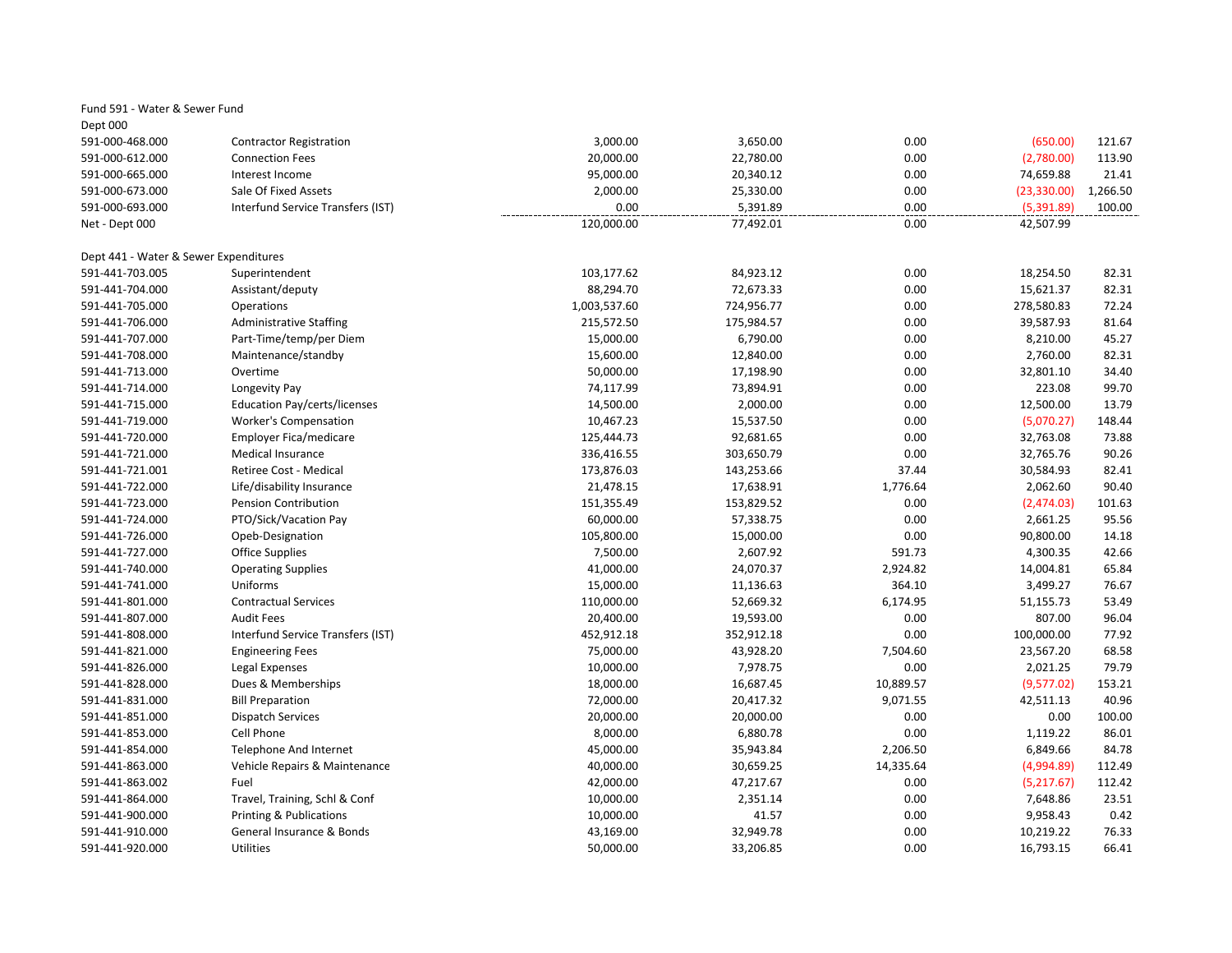| 591-441-931.000                             | Building & Grounds (F&O) Maintenance   | 60,001.00      | 16,596.16      | 1,847.31       | 41,557.53      | 30.74  |
|---------------------------------------------|----------------------------------------|----------------|----------------|----------------|----------------|--------|
| 591-441-931.001                             | Janitorial Services                    | 46,301.00      | 21,845.00      | 9,355.00       | 15,101.00      | 67.39  |
| 591-441-931.002                             | Lawn & Snow Care                       | 7,503.00       | 7,891.55       | 1,000.00       | (1,388.55)     | 118.51 |
| 591-441-931.003                             | <b>F&amp;O Contractual Maintenance</b> | 926.00         | 600.00         | 0.00           | 326.00         | 64.79  |
| 591-441-932.000                             | <b>Road Repairs</b>                    | 10,000.00      | 11,073.05      | 0.00           | (1,073.05)     | 110.73 |
| 591-441-934.000                             | Off Equip & Computer New/Repair        | 25,000.00      | 23,755.56      | 1,121.37       | 123.07         | 99.51  |
| 591-441-940.000                             | Rentals & Leases                       | 2,500.00       | 2,000.00       | 0.00           | 500.00         | 80.00  |
| 591-441-956.000                             | Miscellaneous                          | 10,000.00      | 15,641.76      | 0.00           | (5,641.76)     | 156.42 |
| 591-441-968.000                             | <b>Depreciation Expense</b>            | 2,700,000.00   | 0.00           | 0.00           | 2,700,000.00   | 0.00   |
| 591-441-995.000                             | <b>Interest Expense</b>                | 1,020,000.00   | 878,632.49     | 0.00           | 141,367.51     | 86.14  |
| Net - Dept 441 - Water & Sewer Expenditures |                                        | (7,536,850.77) | (3,709,479.97) | (69, 201.22)   | (3,758,169.58) |        |
| Dept 541 - Sewer                            |                                        |                |                |                |                |        |
| 591-541-609.000                             | <b>Project Inspection Fees</b>         | 100,000.00     | 124,450.95     | 0.00           | (24, 450.95)   | 124.45 |
| 591-541-612.000                             | <b>Connection Fees</b>                 | 275,000.00     | 15,880.00      | 0.00           | 259,120.00     | 5.77   |
| 591-541-640.000                             | Sewer Sales/treatment                  | 8,088,967.61   | 5,293,096.99   | 0.00           | 2,795,870.62   | 65.44  |
| 591-541-642.000                             | <b>Miscellaneous Receipts</b>          | 4,000.00       | 3,668.34       | 0.00           | 331.66         | 91.71  |
| 591-541-654.000                             | Capital Charge                         | 700,000.00     | 307,830.00     | 0.00           | 392,170.00     | 43.98  |
| 591-541-662.000                             | Penalties                              | 67,080.00      | 31.76          | 0.00           | 67,048.24      | 0.05   |
| 591-541-740.000                             | <b>Operating Supplies</b>              | 10,000.00      | 5,559.28       | 0.00           | 4,440.72       | 55.59  |
| 591-541-801.000                             | <b>Contractual Services</b>            | 500,000.00     | 282,045.64     | 66,546.24      | 151,408.12     | 69.72  |
| 591-541-921.000                             | <b>Municipal Pumping</b>               | 34,500.00      | 25,967.67      | 0.00           | 8,532.33       | 75.27  |
| 591-541-924.000                             | Sewer Treatment                        | 4,994,260.66   | 3,702,506.13   | 1,291,754.53   | 0.00           | 100.00 |
| 591-541-933.000                             | Equipment Repair & Maintenanc          | 150,000.00     | 6,009.38       | 2,773.73       | 141,216.89     | 5.86   |
| Net - Dept 541 - Sewer                      |                                        | 3,546,286.95   | 1,722,869.94   | (1,361,074.50) | 3,184,491.51   |        |
| Dept 542 - Water                            |                                        |                |                |                |                |        |
| 591-542-609.000                             | Project Inspection Fees                | 80,000.00      | 46,690.41      | 0.00           | 33,309.59      | 58.36  |
| 591-542-612.000                             | <b>Connection Fees</b>                 | 137,500.00     | 127,178.50     | 0.00           | 10,321.50      | 92.49  |
| 591-542-613.000                             | <b>Water Purification Fees</b>         | 750.00         | 697.12         | 0.00           | 52.88          | 92.95  |
| 591-542-632.000                             | <b>Review Fees</b>                     | 20,000.00      | 11,577.43      | 0.00           | 8,422.57       | 57.89  |
| 591-542-642.000                             | Miscellaneous Receipts                 | 25,000.00      | 29,403.71      | 0.00           | (4,403.71)     | 117.61 |
| 591-542-650.000                             | <b>Water Sales</b>                     | 7,409,459.08   | 5,357,119.95   | 0.00           | 2,052,339.13   | 72.30  |
| 591-542-654.000                             | Capital Charge                         | 275,000.00     | 319,640.00     | 0.00           | (44, 640.00)   | 116.23 |
| 591-542-662.000                             | Penalties                              | 61,445.00      | 26.30          | 0.00           | 61,418.70      | 0.04   |
| 591-542-669.000                             | Hydrant Rental/water Use               | 112,760.00     | 122,760.00     | 0.00           | (10,000.00)    | 108.87 |
| 591-542-740.000                             | <b>Operating Supplies</b>              | 171,000.00     | 127,295.89     | 22,065.82      | 21,638.29      | 87.35  |
| 591-542-801.000                             | <b>Contractual Services</b>            | 39,000.00      | 7,251.97       | 0.00           | 31,748.03      | 18.59  |
| 591-542-927.000                             | <b>Water Purchases</b>                 | 4,413,776.60   | 3,082,075.46   | 1,039,822.37   | 291,878.77     | 93.39  |
| 591-542-933.000                             | Equipment Repair & Maintenanc          | 25,000.00      | 29,252.93      | 0.00           | (4, 252.93)    | 117.01 |
| Net - Dept 542 - Water                      |                                        | 3,473,137.48   | 2,769,217.17   | (1,061,888.19) | 1,765,808.50   |        |
| Dept 543 - Sidewalk/road                    |                                        |                |                |                |                |        |
| 591-543-607.000                             | <b>Inspection Fees</b>                 | 75,000.00      | 54,590.40      | 0.00           | 20,409.60      | 72.79  |
| 591-543-639.000                             | Sidewalk Repair                        | 2,500.00       | 65.00          | 0.00           | 2,435.00       | 2.60   |
| 591-543-647.000                             | Road Maintenance                       | 1,000.00       | (54.15)        | 0.00           | 1,054.15       | (5.42) |
| 591-543-740.000                             | <b>Operating Supplies</b>              | 2,500.00       | 0.00           | 0.00           | 2,500.00       | 0.00   |